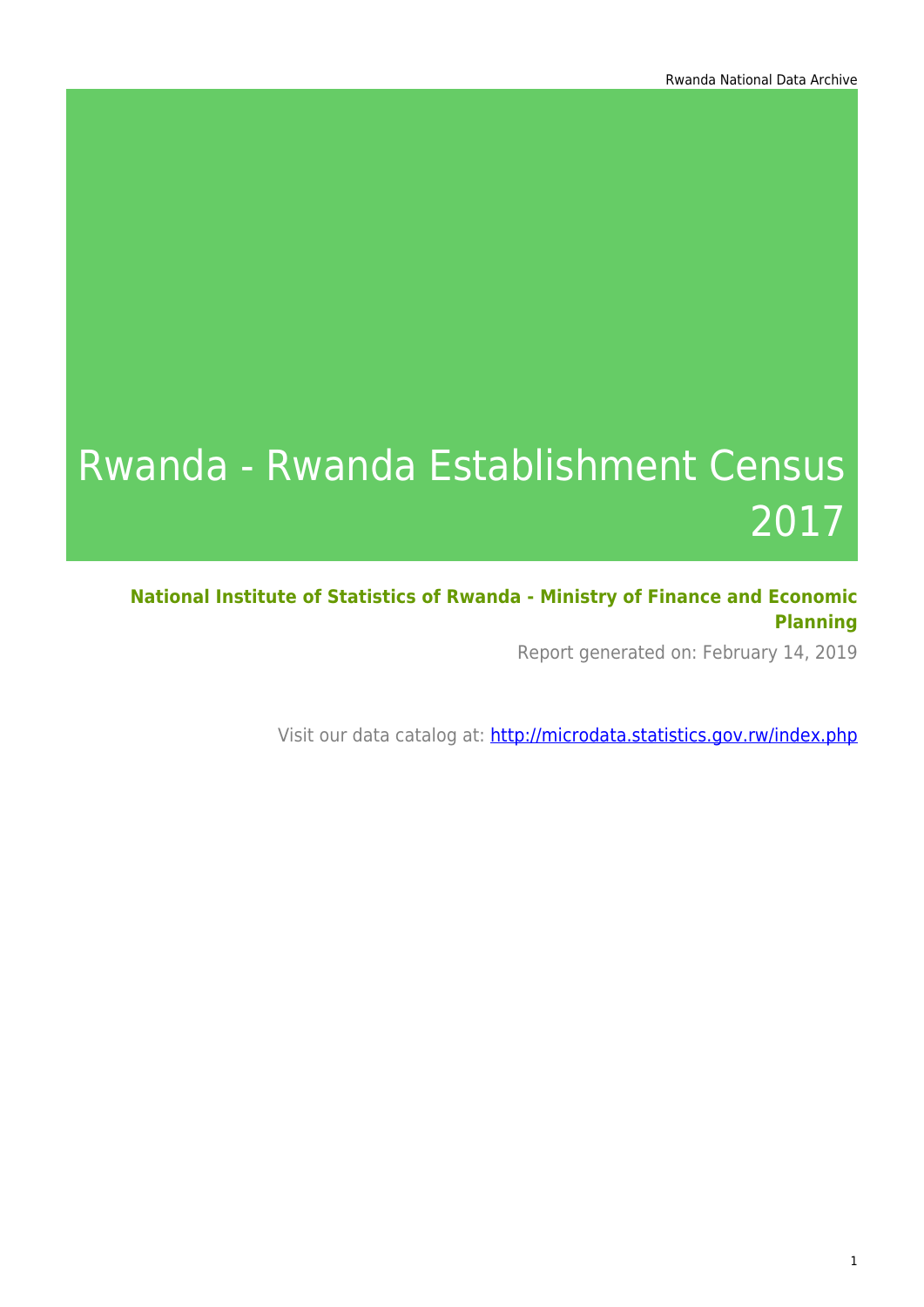### **Overview**

### **Identification**

ID NUMBER rwa-nisr-rec-2017-V0.1

#### **Version**

VERSION DESCRIPTION V0.1: Edited, anonymous dataset for public distribution.

PRODUCTION DATE 2018-06

#### **Overview**

#### **ABSTRACT**

The establishment census 2017consisted of a complete counting of all establishments practicing a specific economic activity in Rwanda except not-for-sale governmental services.

The main objectives of this census are:

· To provide detailed information on the establishments' characteristics and their spatial distribution;

· To provide detailed information about the economic activity of all establishments operating in Rwanda;

· To update data of the enterprise database, the general sample frame of economic, administrative and public-service establishments for use in sample surveys.

The 2017 Establishment Census is designed to achieve the following specific objectives:

· To produce a comprehensive and updated data profile of all economic activities by establishments operating in Rwanda;

· To provide detailed tabulations about the establishments' characteristics, e.g, geographical location, number of employees, registration status, legal status, ownership, sector of activity, manager or owner sex;

· To produce data necessary to classify establishments according to their size (micro, small, medium, and large);

· To lay out the data foundation needed to identify formal and informal economic sectors in Rwanda.

KIND OF DATA Census/enumeration data [cen]

#### UNITS OF ANALYSIS

The unit analysis of this study is establishment excluding governmental establishments which provide not-for-sale services. However, for employment component, all institutions wer covered including 'not-for-sale services' goverment institutions. It is important to note that this census excludes diplomatic misisons operatiing in Rwanda.

#### **Scope**

#### NOTES

This census covered the following themes: Economic activity, Legal status, Registration of establishment, Taxion, Capital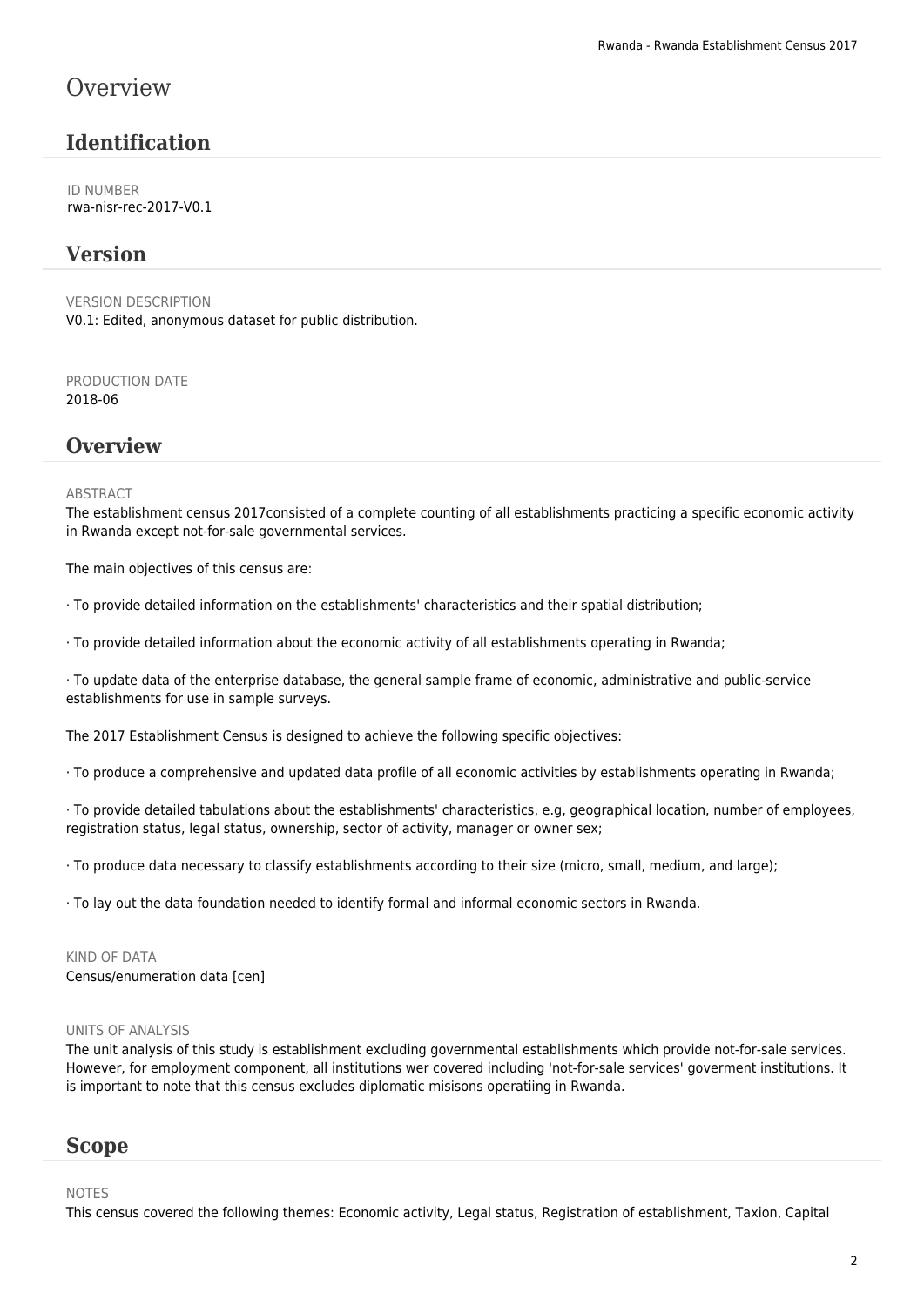employed, Regular operation accounts, Socio economic characteristics of the establishment staff, Payment Status and Sex of employees

#### **KEYWORDS**

Rwanda Establishment Census 2017

#### **Coverage**

GEOGRAPHIC COVERAGE National coverage

#### UNIVERSE

The study covered all establishments except governmental establishments that provide not-for-sale services.However, for employment component, all institutions wer covered including 'not-for-sale services' goverment institutions. It is important to note that this census excludes diplomatic misisons operatiing in Rwanda.

#### **Producers and Sponsors**

#### PRIMARY INVESTIGATOR(S)

| <b>Name</b>                                | <b>Affiliation</b>                        |
|--------------------------------------------|-------------------------------------------|
| National Institute of Statistics of Rwanda | Ministry of Finance and Economic Planning |

OTHER PRODUCER(S)

| <b>Name</b>                            | <b>Affiliation</b> | Role                  |
|----------------------------------------|--------------------|-----------------------|
| Ministry of Trade and Industry         |                    | Techinical assistance |
| <b>National Bank</b>                   |                    | Techinical assistance |
| <b>Private Sector Federation</b>       |                    | Techinical assistance |
| Ministry of Youth and ICT              |                    | Techinical assistance |
| Rwanda Cooperatives Agency             |                    | Techinical assistance |
| Ministyr of Public Services and Labour |                    | Techinical assistance |
| Rwanda development Board               |                    | Techinical assistance |
| Rwanda Revenue Authority               |                    | Techinical assistance |

FUNDING

| <b>Name</b>          | <b>Abbreviation</b> | <b>Role</b> |
|----------------------|---------------------|-------------|
| Government of Rwanda | GoR                 | Funding     |

#### OTHER ACKNOWLEDGEMENTS

| <b>Name</b>      | <b>Affiliation</b>           | Role                       |
|------------------|------------------------------|----------------------------|
| Local Government | Ministry of Local Government | Awareness and mobilization |

#### **Metadata Production**

METADATA PRODUCED BY

| <b>Name</b> | <b>Abbreviation Affiliation</b> | Role |
|-------------|---------------------------------|------|
|             |                                 |      |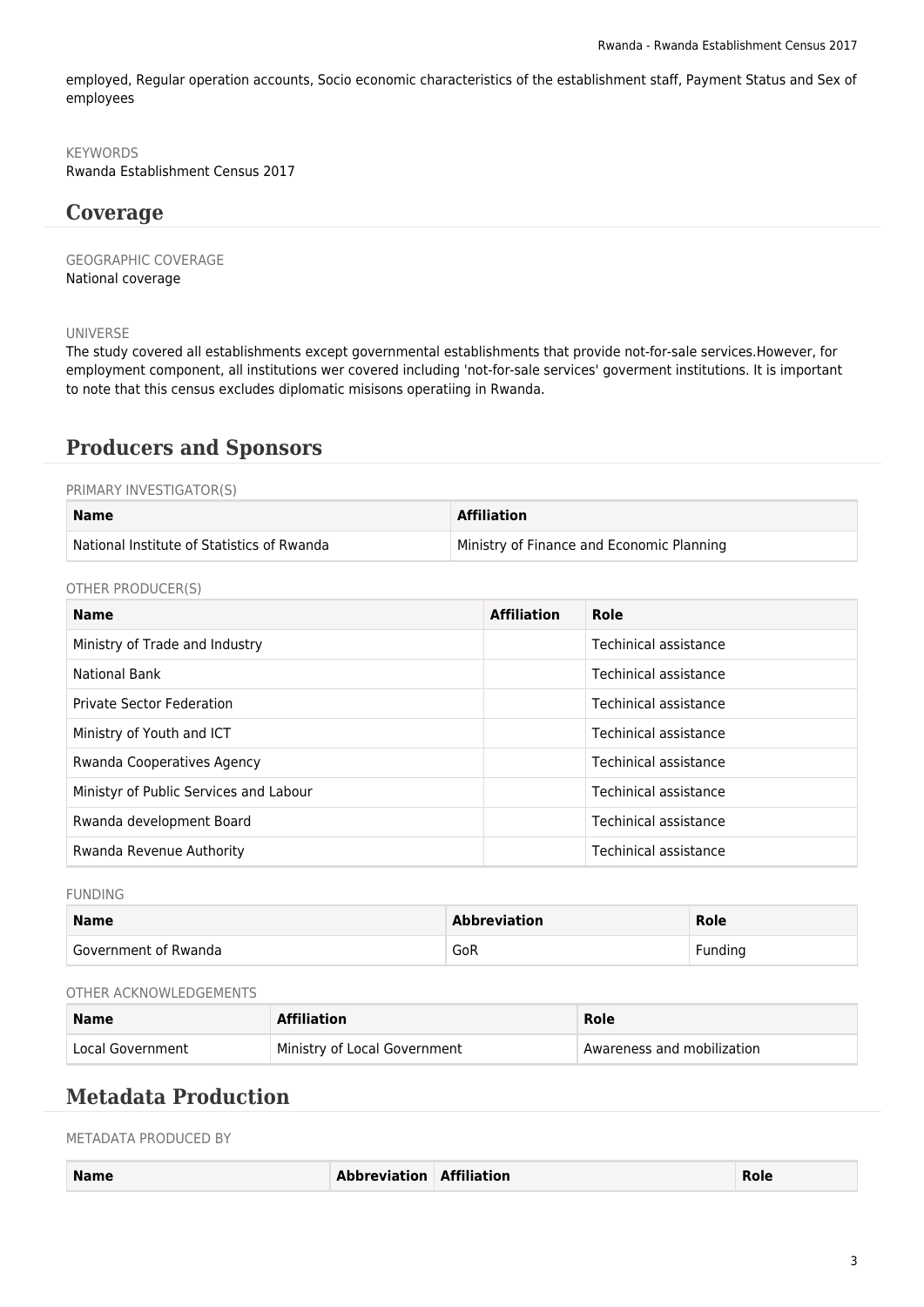| <b>Name</b>                                   | <b>Abbreviation Affiliation</b> |                                           | Role              |
|-----------------------------------------------|---------------------------------|-------------------------------------------|-------------------|
| National Institute of Statistics of<br>Rwanda | <b>NISR</b>                     | Ministry of Finance and Economic Planning | study description |

DATE OF METADATA PRODUCTION 2019-02-14

DDI DOCUMENT VERSION v0.1

DDI DOCUMENT ID ddi-rwa-nisr-rec-2017-V0.1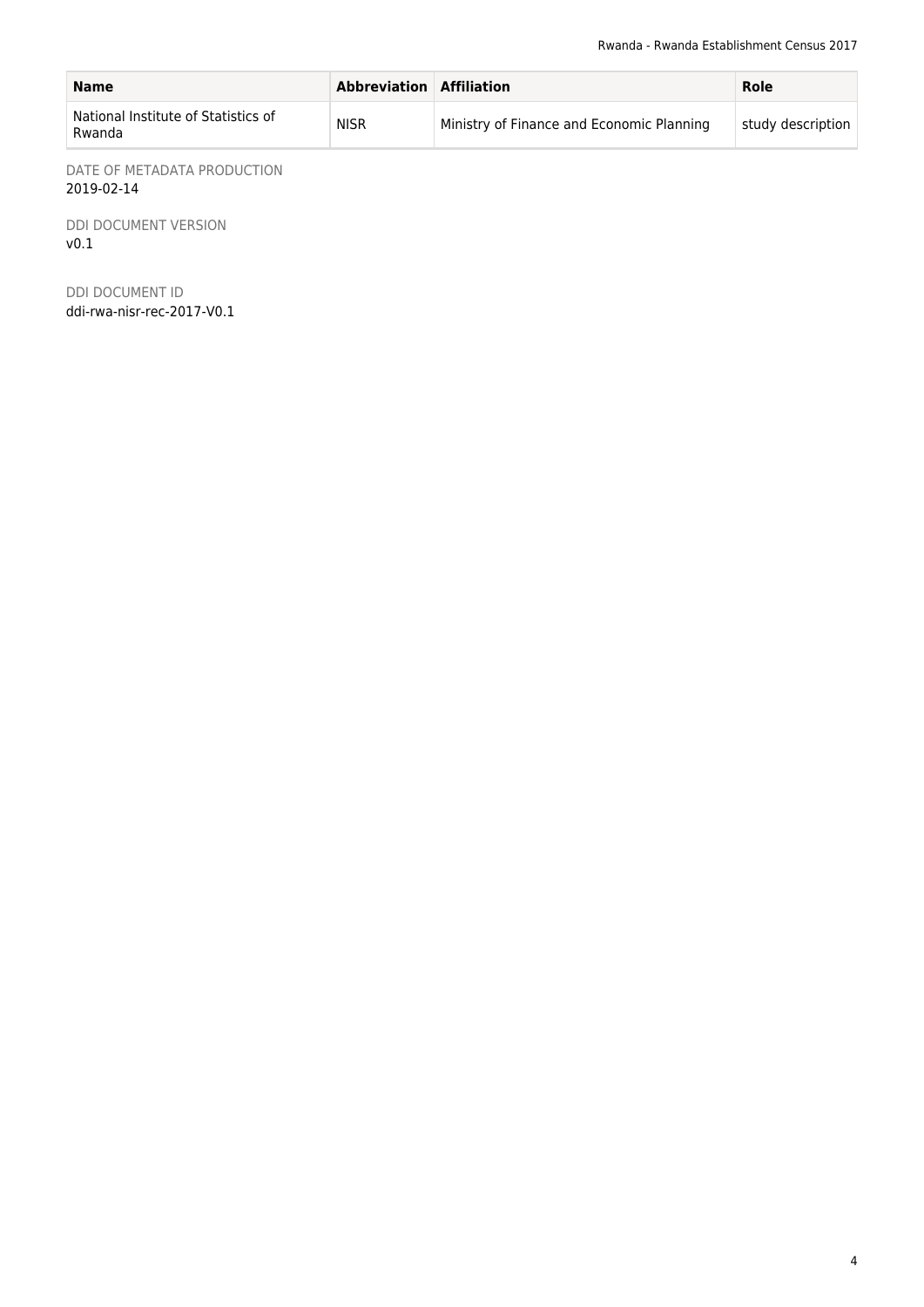# Sampling

### **Sampling Procedure**

N/A

### **Deviations from Sample Design**

N/A

### **Weighting**

N/A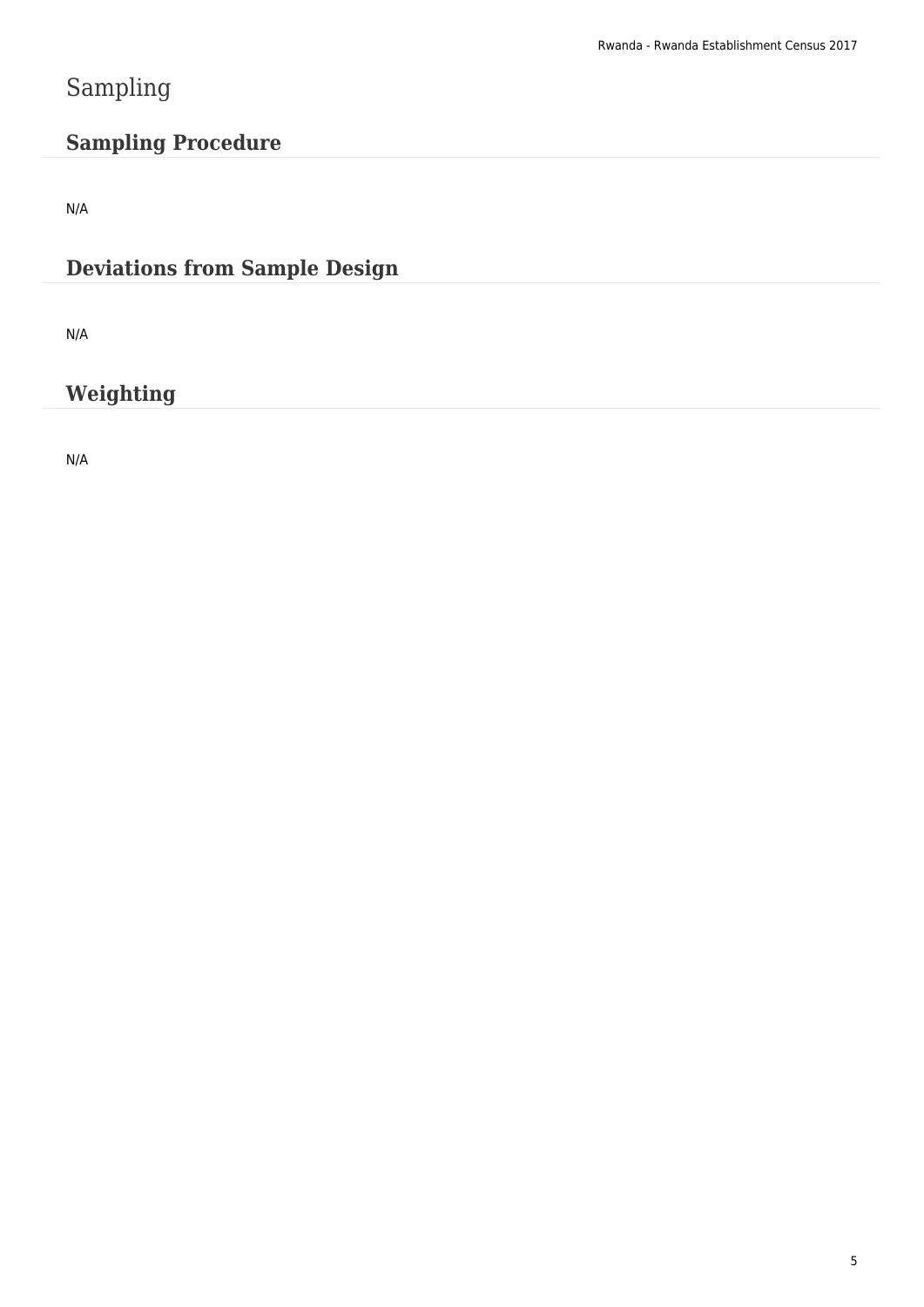# Questionnaires

### **Overview**

The questionnaire was developed in English and translated into Kinyarwanda. Appropriate tests were performed which provided feedback to improve the questionnaire.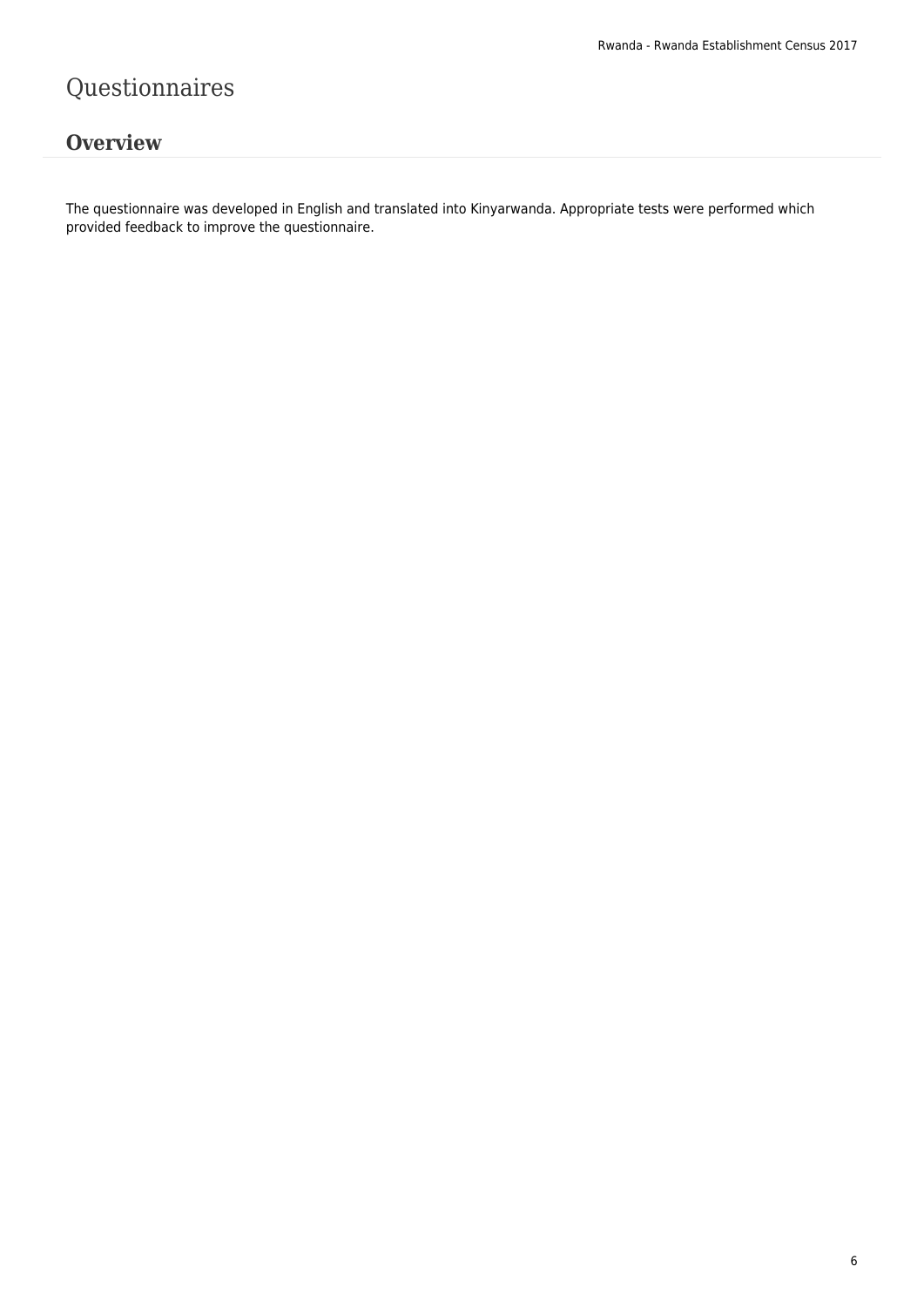# Data Collection

### **Data Collection Dates**

**Start End Cycle** 2017-12-18 2018-01-21 N/A

#### **Data Collection Mode**

Face-to-face [f2f]

### **Data Collection Notes**

A five-day training session was organised to train all field supervisors: Team leaders, Zonal and Regional Supervisors. The training of trainers took place at NOBLEZA Hotel during the period of 20th to 24th November, 2017. The purpose of this training was to train senior field personnel who were trainers of enumerators involved in the establishment Census data collection.

The training of trainers was followed by a two days field practice in KAMONYI district to test materials that were to be used for the training of enumerators and main field data collection. In this case, the electronic application used for the data collection of the establishment census was tested to ensure the flow of the questionnaire, skips instructions and modalities of responses.

Furthermore, the data transmission was tested from field to NISR's server as the data collection was supposed to use electronic devices (smartphones). After the pre-test, a debriefing session was held with the pre-test field staff, and improvement to the questionnaire, manual and application was made based on lessons drawn from the field test exercise. In two rounds of 6 days each, about 1006 enumerators and 67 team leaders were trained for the main data collection countrywide. The trainings were conducted by trainers trained during the training of trainers in November 2017. During the trainings, class presentations were followed by mock interviews, group practice and role playing among participants. After the coverage of the questionnaire content, the focus was made on how to use electronic devices in data collection (data capture) by using smart phones device, GPS coordinates taking and data transmission. More practices were given to the enumerators to ensure the data quality and completeness of data collected regarding establishments census. Also field procedures were covered so that people follow same procedures during data collection.

### **Questionnaires**

The questionnaire was developed in English and translated into Kinyarwanda. Appropriate tests were performed which provided feedback to improve the questionnaire.

### **Data Collectors**

| <b>Name</b>                                | Abbreviation | <b>Affiliation</b>                        |
|--------------------------------------------|--------------|-------------------------------------------|
| National Institute of Statistics of Rwanda | <b>NISR</b>  | Ministry of Finance and Economic Planning |

#### **Supervision**

The data collection was carried out by 946 enumerators dispatched countrywide. One, two or more than two enumerators were assigned to do the enumeration within a sector according to the expected number of establishments. Two or more than two team leaders by district were assigned to supervise the data collection at district level and ensure smooth data collection activities and data quality. There has been a number of senior management visits to track the progress of the data collection.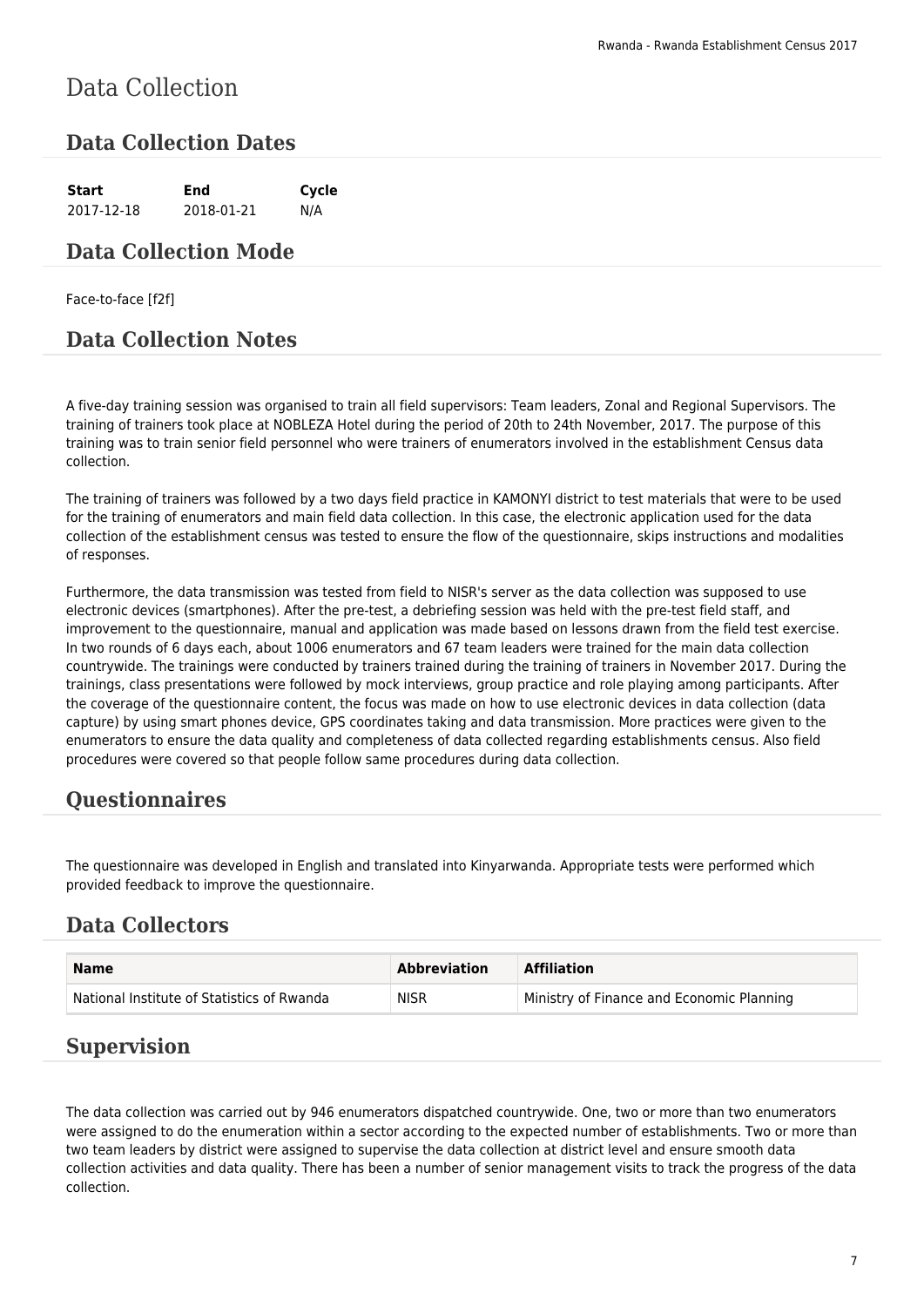# Data Processing

### **Data Editing**

Since electronic devices were used for the data collection, data were directly sent to the NISR's server, a drop box was created to receive daily data from the field and concatenate data into SPSS and STATA files. A daily progress report was sent back to team leaders and supervisors to ensure that progress is going well as planned and take appropriate measures if necessary. Data quality was assessed at daily basis and feedback sent back to the field so that they take appropriate measures wherever is necessary

In fact, data editing has been performed continuously throughout data collection for the purpose of detecting out-of-range and/or inconsistent data values. Appropriate actions have been taken to cope with any doubtful data and to introduce necessary corrections.

Upon producing the clean data file, statistical tabulations have been generated.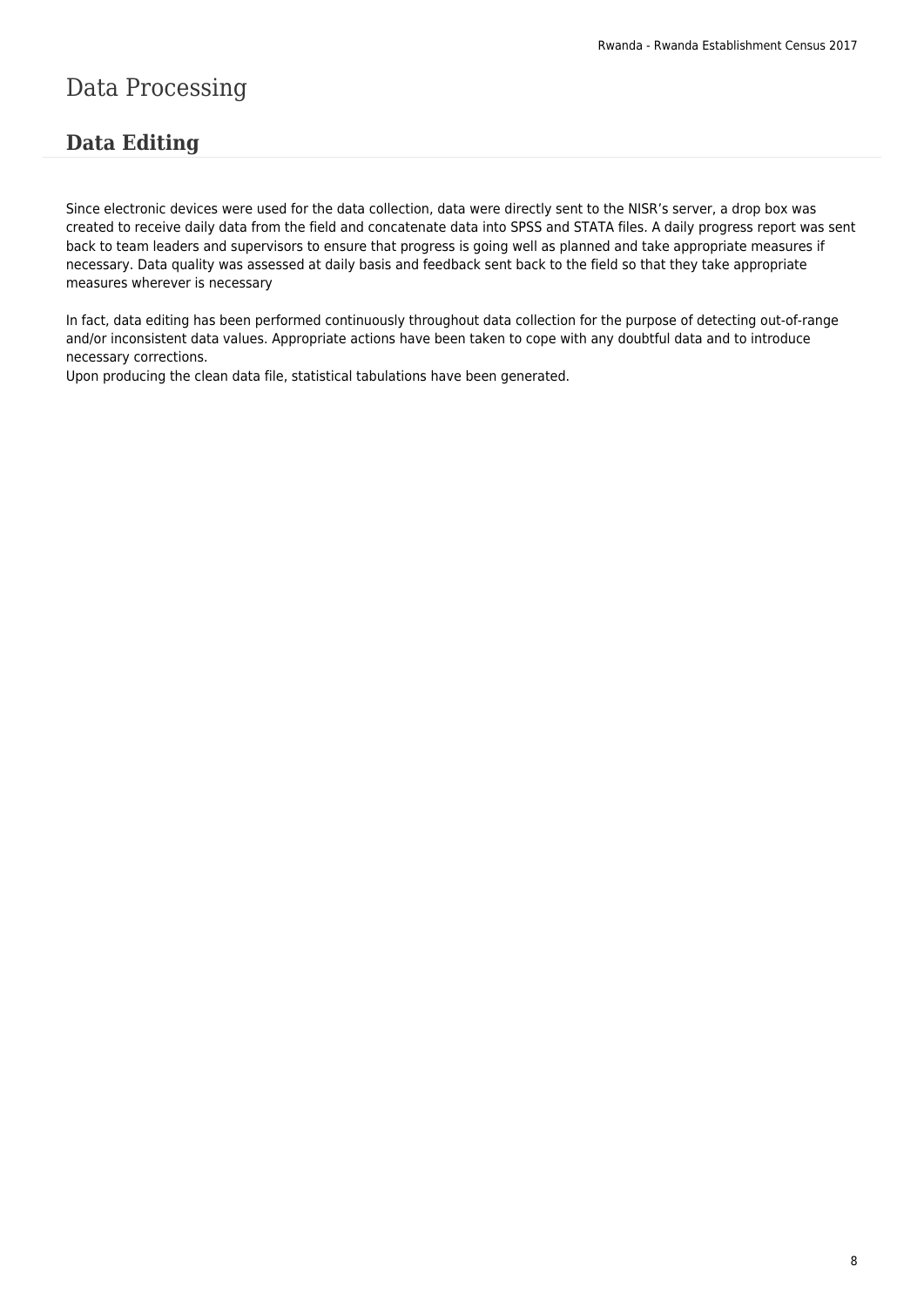# Data Appraisal

No content available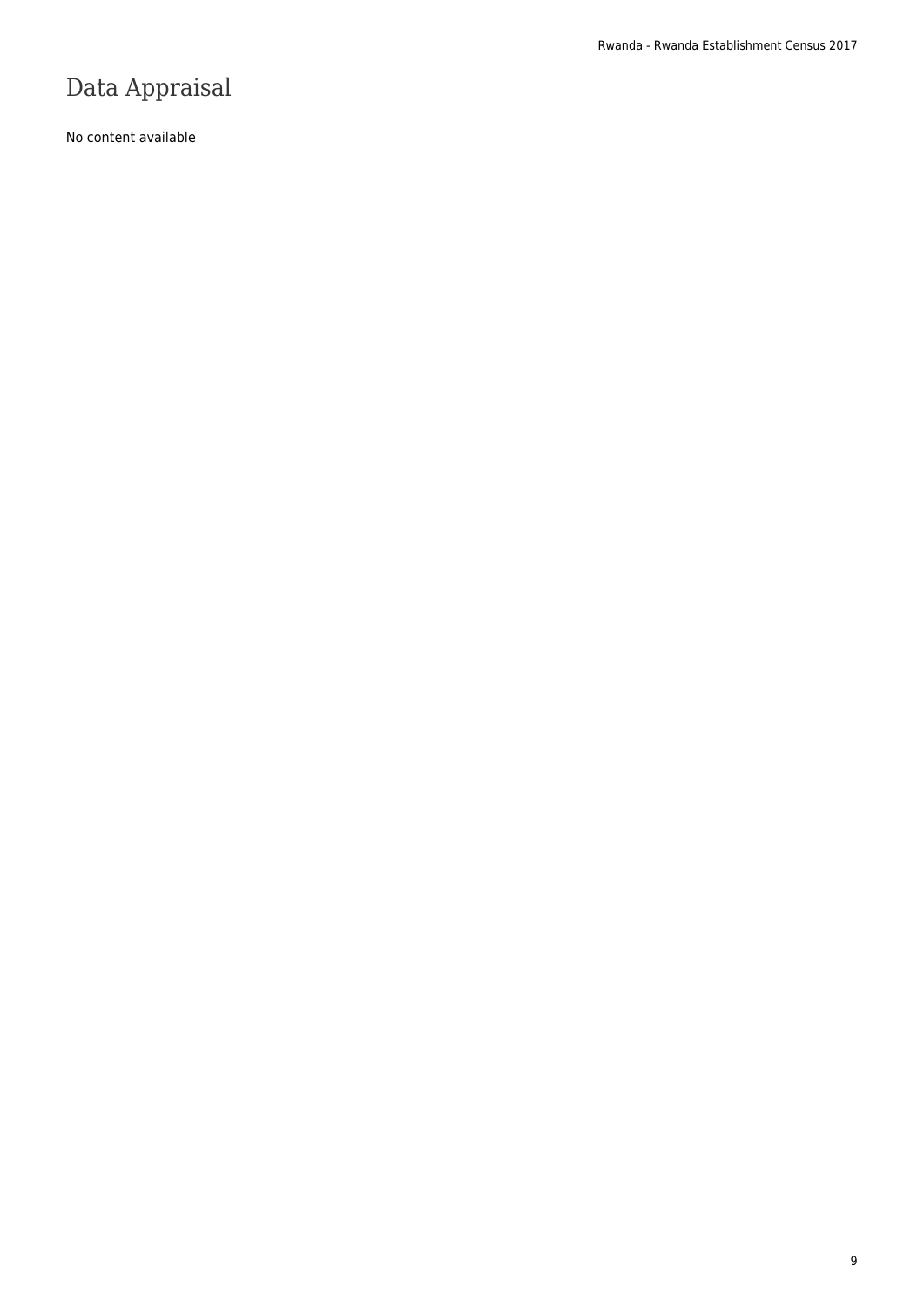# **File Description**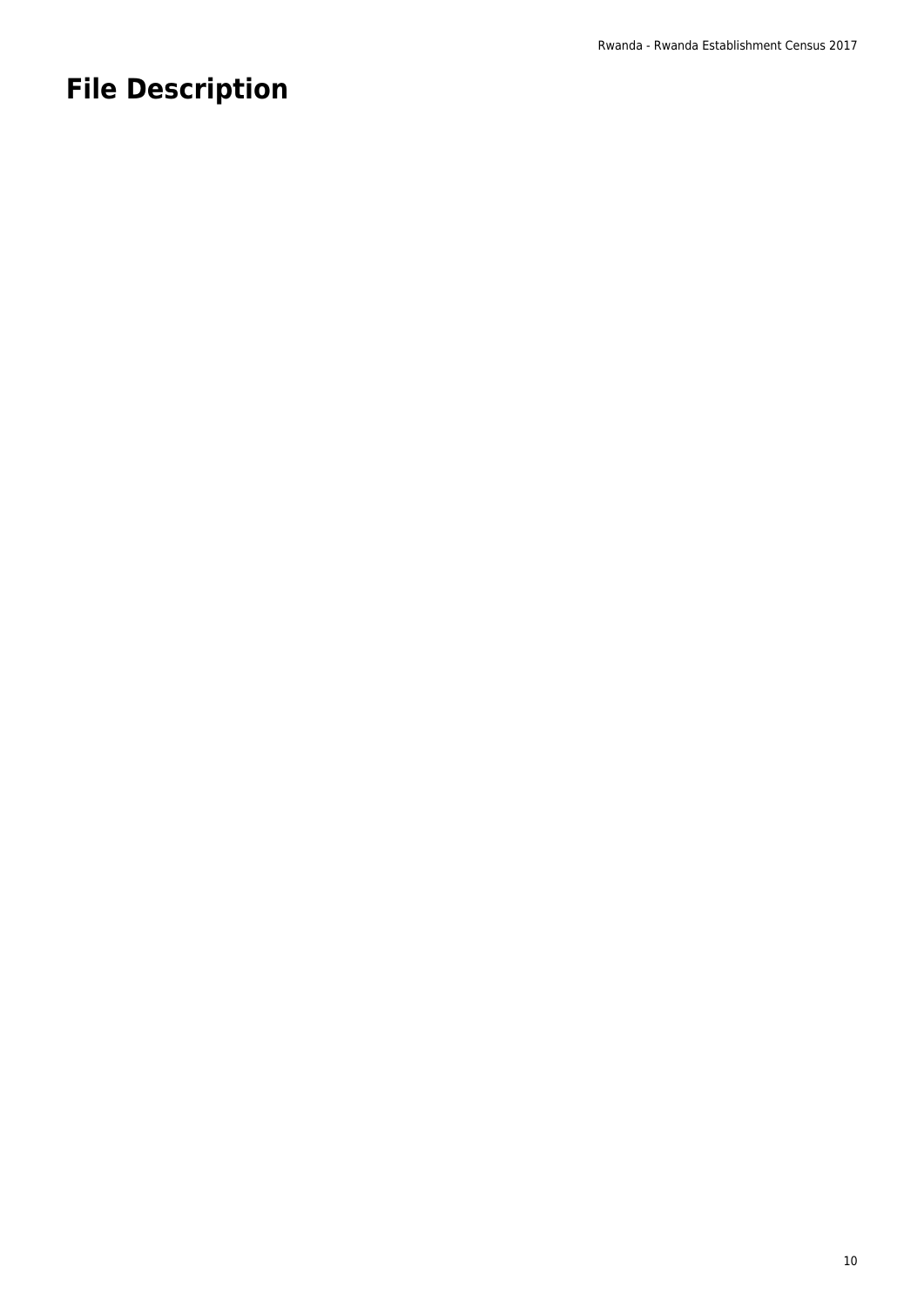# **Variable List**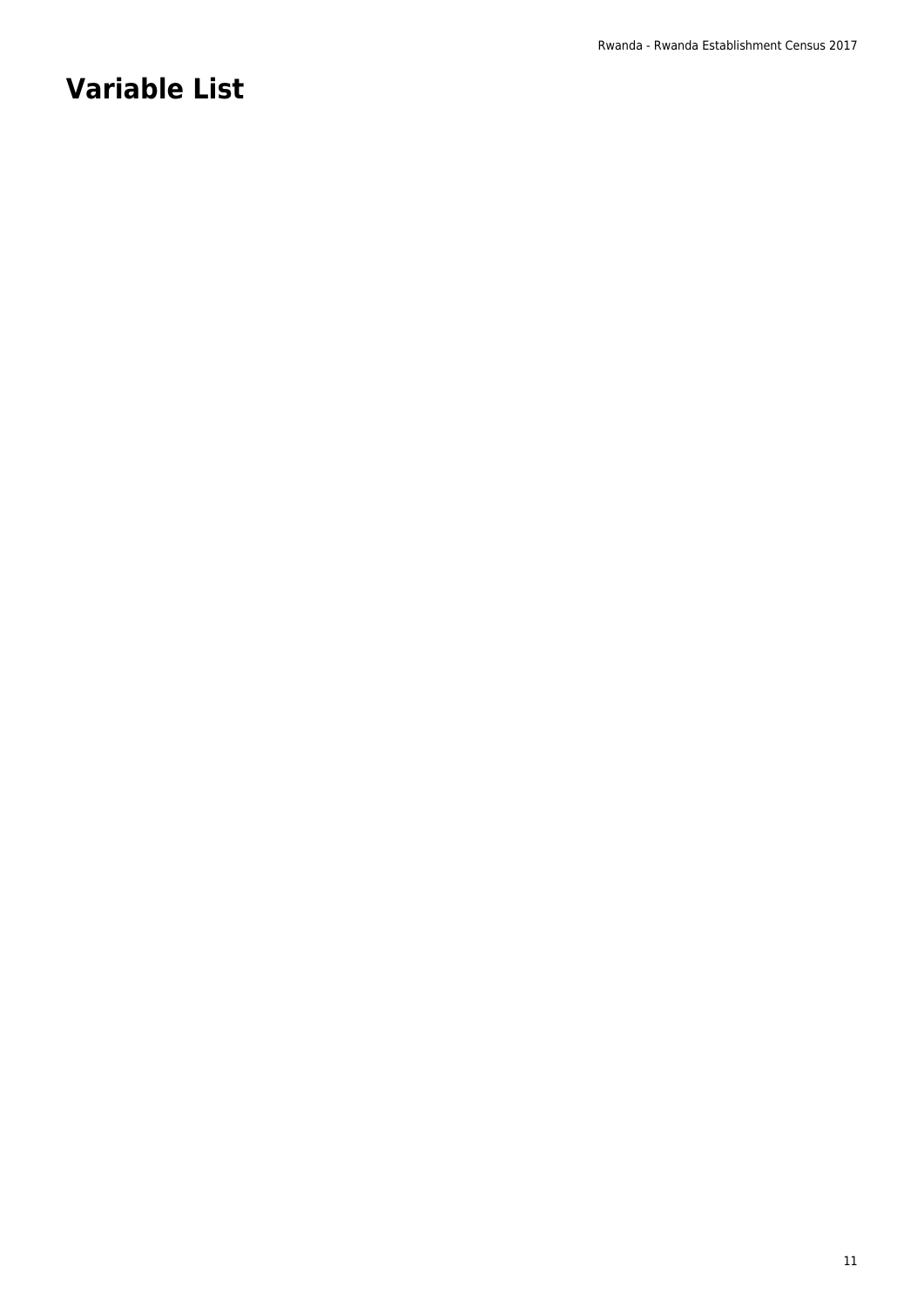### **data-rwa-nisr-ec-2017**

| Content      | This is the microdata file for Establishment census 2017. |
|--------------|-----------------------------------------------------------|
| Cases        | 190288                                                    |
| Variable(s)  | 72                                                        |
| Structure    | Type:<br>Keys: ()                                         |
| Version      | V0.1                                                      |
| Producer     | <b>NISR</b>                                               |
| Missing Data |                                                           |

# **Variables**

| ID   | <b>Name</b>        | Label                                                                               | <b>Type</b> | <b>Format</b> | Question |
|------|--------------------|-------------------------------------------------------------------------------------|-------------|---------------|----------|
| V96  | $q1_2$             | Q1.2 District                                                                       | contin      | numeric       |          |
| V97  | $q1_1$             | Q1.1 Province                                                                       | discrete    | numeric       |          |
| V98  | $q1_{51}$          | Q1.5 1 Village type                                                                 | discrete    | numeric       |          |
| V99  | q <sub>2</sub>     | Q2. Working place                                                                   | discrete    | numeric       |          |
| V100 | q3                 | Q3. Working status                                                                  | discrete    | numeric       |          |
| V101 | $q4$ <sub>-2</sub> | Q4.2 Manager sex                                                                    | discrete    | numeric       |          |
| V102 | $q4_3$             | Q4.3 Manager age                                                                    | contin      | numeric       |          |
| V103 | $q5_1$             | Q5.1 Month of starting operation in Rwanda                                          | discrete    | numeric       |          |
| V104 | $q5$ <sub>2</sub>  | Q5.2 Year of starting operation in Rwanda                                           | contin      | numeric       |          |
| V105 | q6_1               | ISIC_1_digit                                                                        | discrete    | numeric       |          |
| V106 | q7                 | Q7 Institutional sector                                                             | discrete    | numeric       |          |
| V107 | q8                 | Q8 Categories of mixed sector                                                       | discrete    | numeric       |          |
| V108 | q9                 | Q9 Nationality of owner                                                             | discrete    | numeric       |          |
| V109 | q10                | Q10 Legal status                                                                    | discrete    | numeric       |          |
| V110 | q11                | Q11 Is the management of establishment completely<br>separated from the household m | discrete    | numeric       |          |
| V111 | q12                | Q12 Is the owner of the establishment its manager?                                  | discrete    | numeric       |          |
| V112 | q13                | Q13 Sex of the owner                                                                | discrete    | numeric       |          |
| V113 | q14                | Q14 Age of the owner                                                                | contin      | numeric       |          |
| V114 | $q15_1$            | Q15.1 Does the establishment maintain regular accounts?                             | discrete    | numeric       |          |
| V115 | q15_2              | Q15.2 Which of the following books is used                                          | discrete    | character     |          |
| V116 | q15_2a             | Q15 2A Ledgers                                                                      | discrete    | numeric       |          |
| V117 | q15_2b             | Q15 2B Journals                                                                     | discrete    | numeric       |          |
| V118 | q15_2c             | Q15 2C Balance sheet                                                                | discrete    | numeric       |          |
| V119 | q15_2d             | Q15 2D Income statement (Profit and loss account)                                   | discrete    | numeric       |          |
| V120 | q15 2e             | Q15 2E Invoice                                                                      | discrete    | numeric       |          |
| V121 | q16                | Q16 Establishment type                                                              | discrete    | numeric       |          |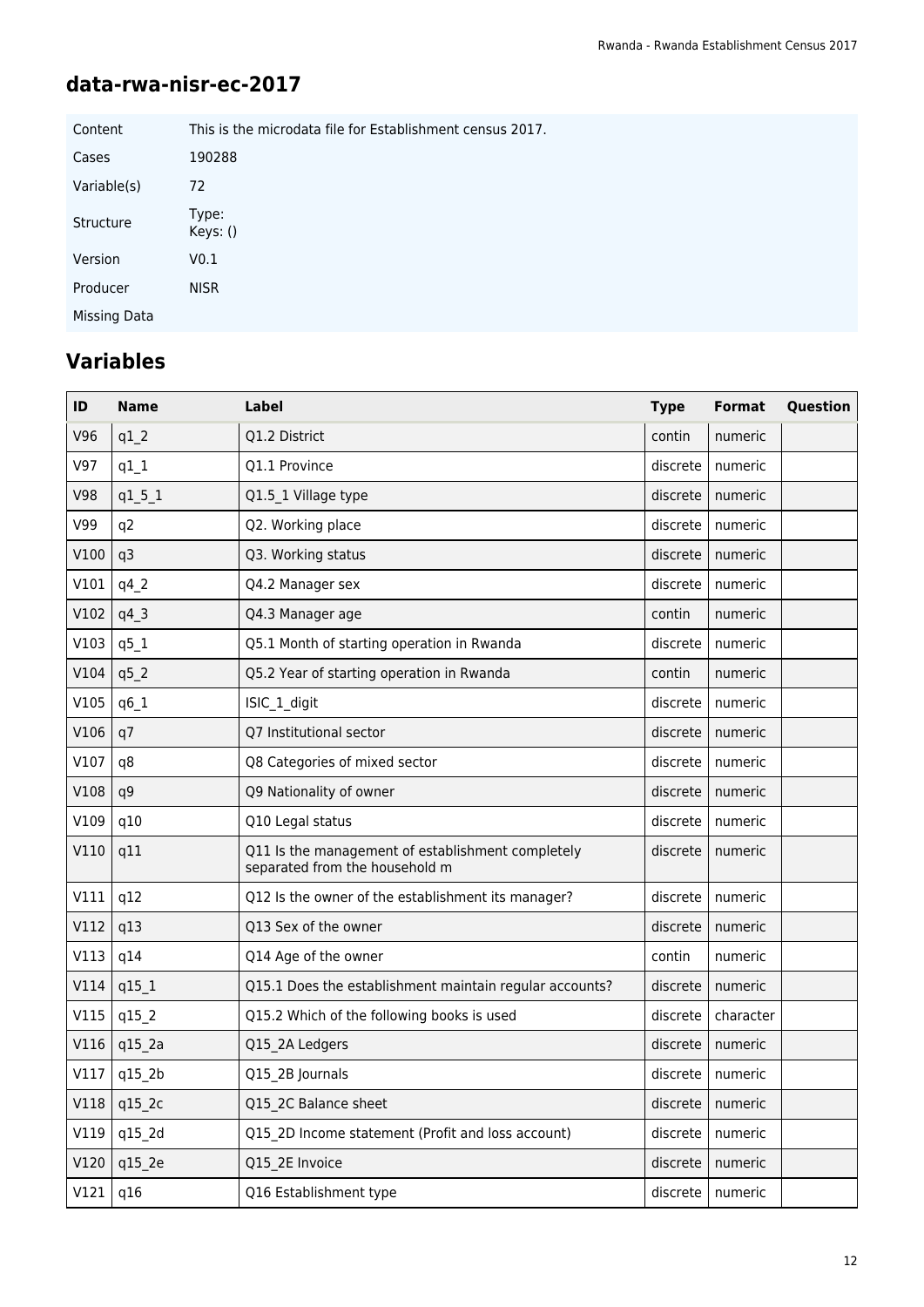| ID   | <b>Name</b> | Label                                                                               | <b>Type</b> | <b>Format</b> | Question |
|------|-------------|-------------------------------------------------------------------------------------|-------------|---------------|----------|
| V122 | q17 2       | Q17.2 Total number of branches in rwanda including the head<br>office               | contin      | numeric       |          |
| V123 | q17 3       | Q17.3 Total number of working persons in all branches in<br>rwanda including the he | contin      | numeric       |          |
| V124 | q20         | Q20. Annual total turnover in 2016                                                  | discrete    | numeric       |          |
| V125 | q21         | Q21. Current employed capital                                                       | discrete    | numeric       |          |
| V126 | q22         | Q22. Is the establishment registered in any of the following<br>institutions?       | discrete    | character     |          |
| V127 | q22_other   | Q22. Specify other                                                                  | discrete    | character     |          |
| V128 | q22 o0      | Q22. Specify other                                                                  | discrete    | character     |          |
| V129 | q22a        | Q22A Sector                                                                         | discrete    | numeric       |          |
| V130 | q22b        | Q22B District                                                                       | discrete    | numeric       |          |
| V131 | q22c        | Q22C Rwanda cooperative Agency (RCA) only Cooperative                               | discrete    | numeric       |          |
| V132 | q22d        | Q22D Private sector Federation (PSF)                                                | discrete    | numeric       |          |
| V133 | q22e        | Q22E Rwanda Governance Board (RGB) only NGO                                         | discrete    | numeric       |          |
| V134 | q22f        | Q22F Social Security Board (RSSB)                                                   | discrete    | numeric       |          |
| V135 | q22g        | Q22G Rwanda Development Board (RDB)                                                 | discrete    | numeric       |          |
| V136 | q22h        | Q22H Rwanda Revenue Authority (RRA)                                                 | discrete    | numeric       |          |
| V137 | q22i        | Q22I Directorate of Immigration and Emigration                                      | discrete    | numeric       |          |
| V138 | q22j        | Q22J Other                                                                          | discrete    | numeric       |          |
| V139 | q22z        | Q22Z No registration                                                                | discrete    | numeric       |          |
| V140 | q23_1       | Q23.1 Did you have any transaction of goods with a foreign<br>country during the la | discrete    | numeric       |          |
| V141 | q23_2       | Q23.2 Did you have any transaction of services with a foreign<br>country during the | discrete    | numeric       |          |
| V142 | q24         | Q24. What type of taxes do you pay?                                                 | discrete    | character     |          |
| V143 | q24a        | Q24A Value Added Tax (VAT)                                                          | discrete    | numeric       |          |
| V144 | q24b        | Q24B TPR/PAYE                                                                       | discrete    | numeric       |          |
| V145 | q24c        | Q24C Income tax                                                                     | discrete    | numeric       |          |
| V146 | q24d        | Q24D Excise duties tax                                                              | discrete    | numeric       |          |
| V147 | q24e        | Q24E Import duties tax                                                              | discrete    | numeric       |          |
| V148 | q24f        | Q24F Trading license tax                                                            | discrete    | numeric       |          |
| V149 | q24g        | Q24G Rental income tax                                                              | discrete    | numeric       |          |
| V150 | q24h        | Q24H Flat tax                                                                       | discrete    | numeric       |          |
| V151 | q24z        | Q24Z No tax                                                                         | discrete    | numeric       |          |
| V152 | q25         | Q25. Do you have a tin number                                                       | discrete    | numeric       |          |
| V153 | Owner_sex   | Sex of owner                                                                        | discrete    | numeric       |          |
| V154 | Owner age   | Age of owner                                                                        | discrete    | numeric       |          |
| V155 | F1          | Formal and Informal enterprises                                                     | discrete    | numeric       |          |
| V156 | owner       | Owner of establishment                                                              | discrete    | numeric       |          |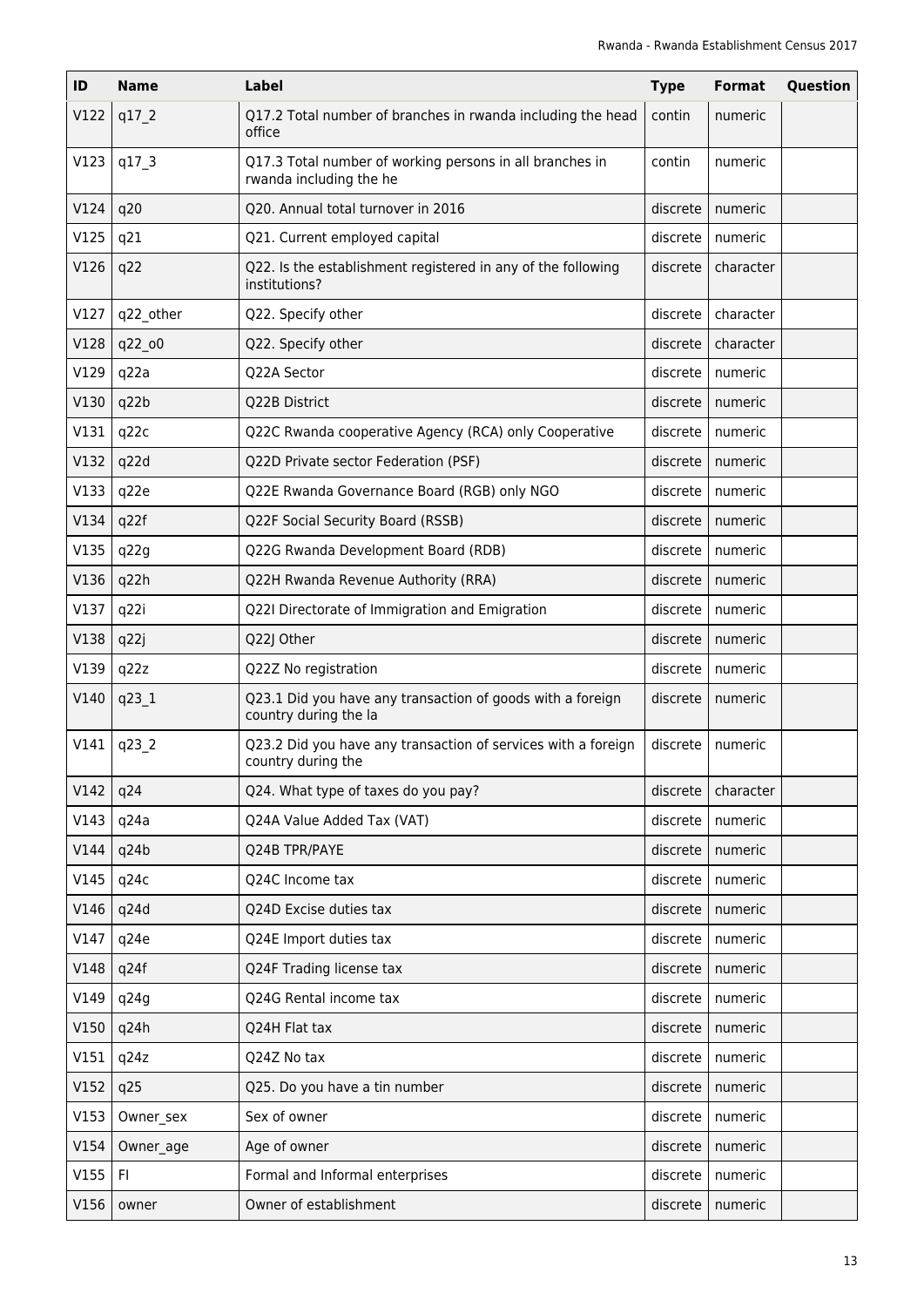| ID   | <b>Name</b>      | Label                                               | <b>Type</b> | <b>Format</b> | Question |
|------|------------------|-----------------------------------------------------|-------------|---------------|----------|
| V157 | start y          | Year of starting intervals                          | discrete    | numeric       |          |
| V158 | Male worker      | Enterprise male workers                             | contin      | numeric       |          |
| V159 | Female worker    | Enterprise female workers                           | contin      | numeric       |          |
| V160 | Total workers    | Enterprise total workers                            | contin      | numeric       |          |
| V161 | Foreign male     | Enterprise Foreign male workers                     | contin      | numeric       |          |
| V162 | Rwandan workers  | Enterprise Rwandan workers                          | contin      | numeric       |          |
| V163 | Rwandan male     | Enterprise Rwandan male workers                     | contin      | numeric       |          |
| V164 | Foregner workers | Enterprise Foreigner workers                        | contin      | numeric       |          |
| V165 | Rwandan_female   | Enterprise Rwandan female workers                   | contin      | numeric       |          |
| V166 | Foreign female   | Enterprise foreign female workers                   | contin      | numeric       |          |
| V167 | size2            | Size based on number of workers at enterprise level | discrete    | numeric       |          |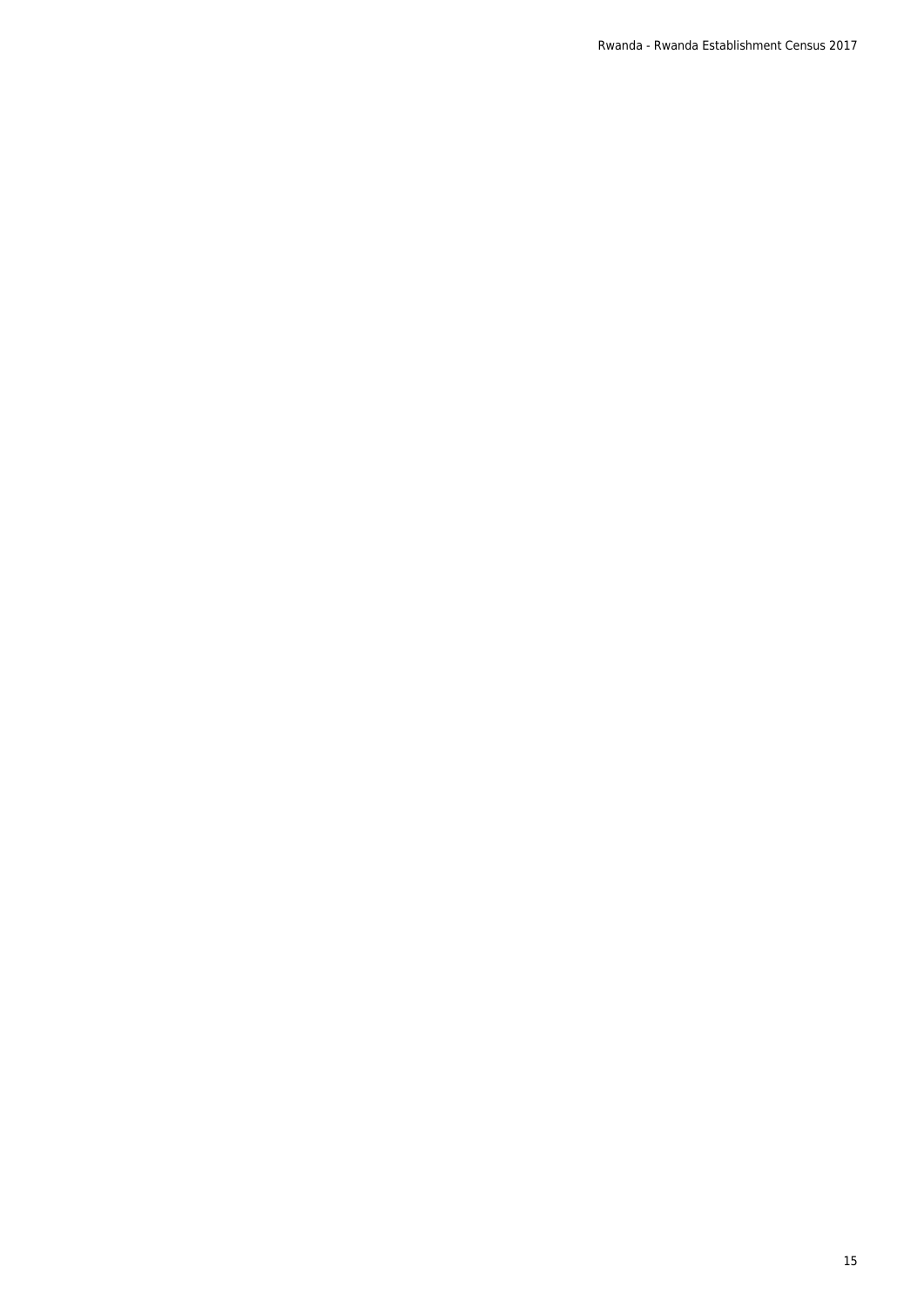# Q1.2 District (q1\_2) File: data-rwa-nisr-ec-2017

#### **Overview**

Type: Continuous Format: numeric Width: 2 Decimals: 0 Range: 11-57

Valid cases: 190288 Invalid: 0 Minimum: 11 Maximum: 57

### Q1.1 Province (q1\_1) File: data-rwa-nisr-ec-2017

#### **Overview**

Type: Discrete Format: numeric Width: 1 Decimals: 0 Range: 1-5

Valid cases: 190288 Invalid: 0

### Q1.5  $\sqrt{1}$  Village type (q1  $\sqrt{5}$  1) File: data-rwa-nisr-ec-2017

#### **Overview**

Type: Discrete Format: numeric Width: 1 Decimals: 0 Range: 1-2

Valid cases: 190288 Invalid: 0

### Q2. Working place (q2) File: data-rwa-nisr-ec-2017

#### **Overview**

Type: Discrete Format: numeric Width: 1 Decimals: 0 Range: 1-4

Valid cases: 190288 Invalid: 0

### Q3. Working status (q3) File: data-rwa-nisr-ec-2017

#### **Overview**

Type: Discrete Format: numeric Width: 1 Decimals: 0 Range: 1-4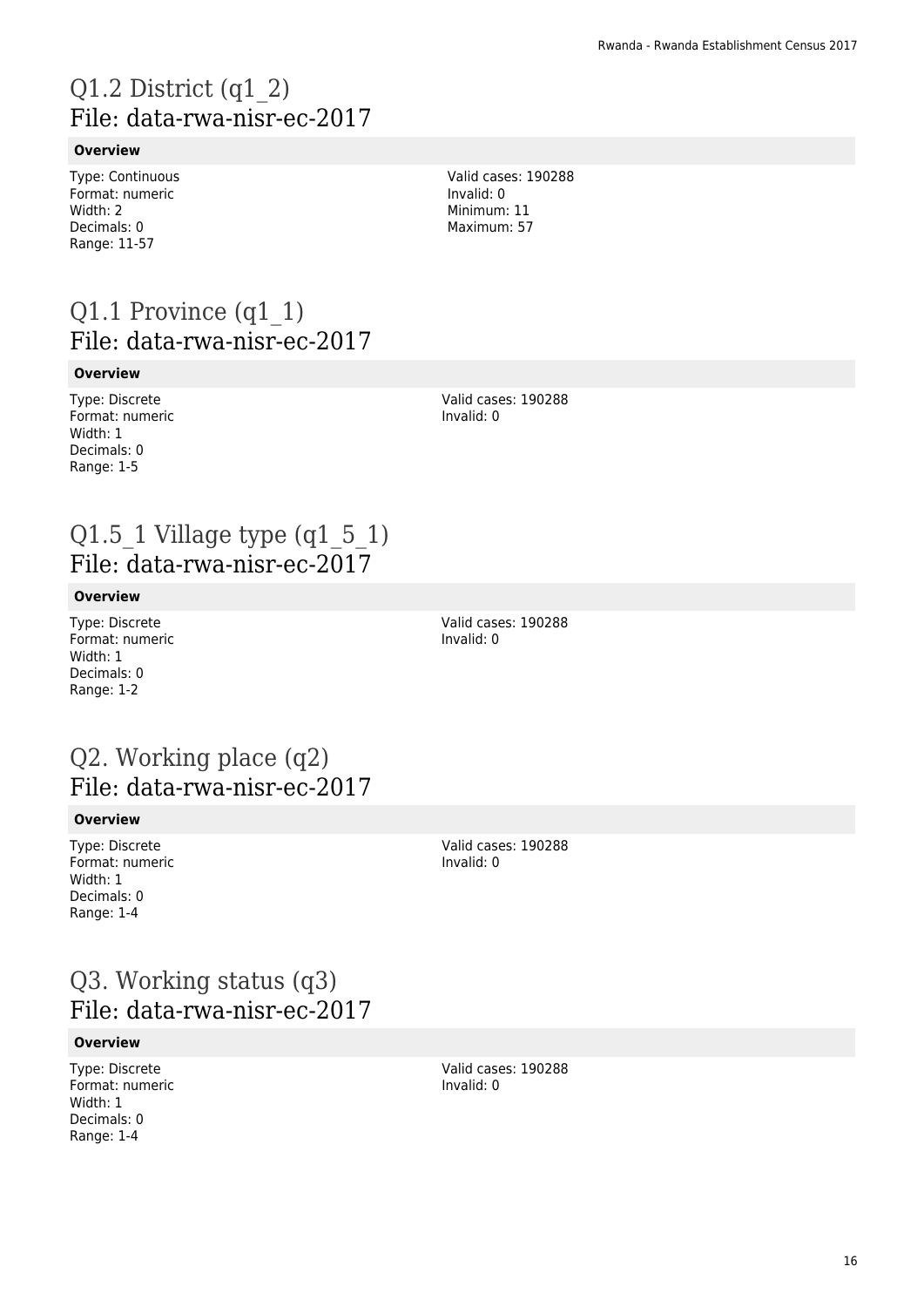# Q4.2 Manager sex (q4\_2) File: data-rwa-nisr-ec-2017

#### **Overview**

Type: Discrete Format: numeric Width: 1 Decimals: 0 Range: 1-9

Valid cases: 190288 Invalid: 0

### Q4.3 Manager age (q4\_3) File: data-rwa-nisr-ec-2017

#### **Overview**

Type: Continuous Format: numeric Width: 2 Decimals: 0 Range: 9-98

Valid cases: 190288 Invalid: 0 Minimum: 9 Maximum: 98

### Q5.1 Month of starting operation in Rwanda (q5\_1) File: data-rwa-nisr-ec-2017

#### **Overview**

Type: Discrete Format: numeric Width: 2 Decimals: 0 Range: 1-12

Valid cases: 189900 Invalid: 388

### Q5.2 Year of starting operation in Rwanda (q5\_2) File: data-rwa-nisr-ec-2017

#### **Overview**

Type: Continuous Format: numeric Width: 4 Decimals: 0 Range: 1900-9999

Valid cases: 190288 Invalid: 0 Minimum: 1900 Maximum: 9999

### ISIC  $1$  digit (q6 $1$ ) File: data-rwa-nisr-ec-2017

#### **Overview**

Type: Discrete Format: numeric Width: 2 Decimals: 0 Range: 1-99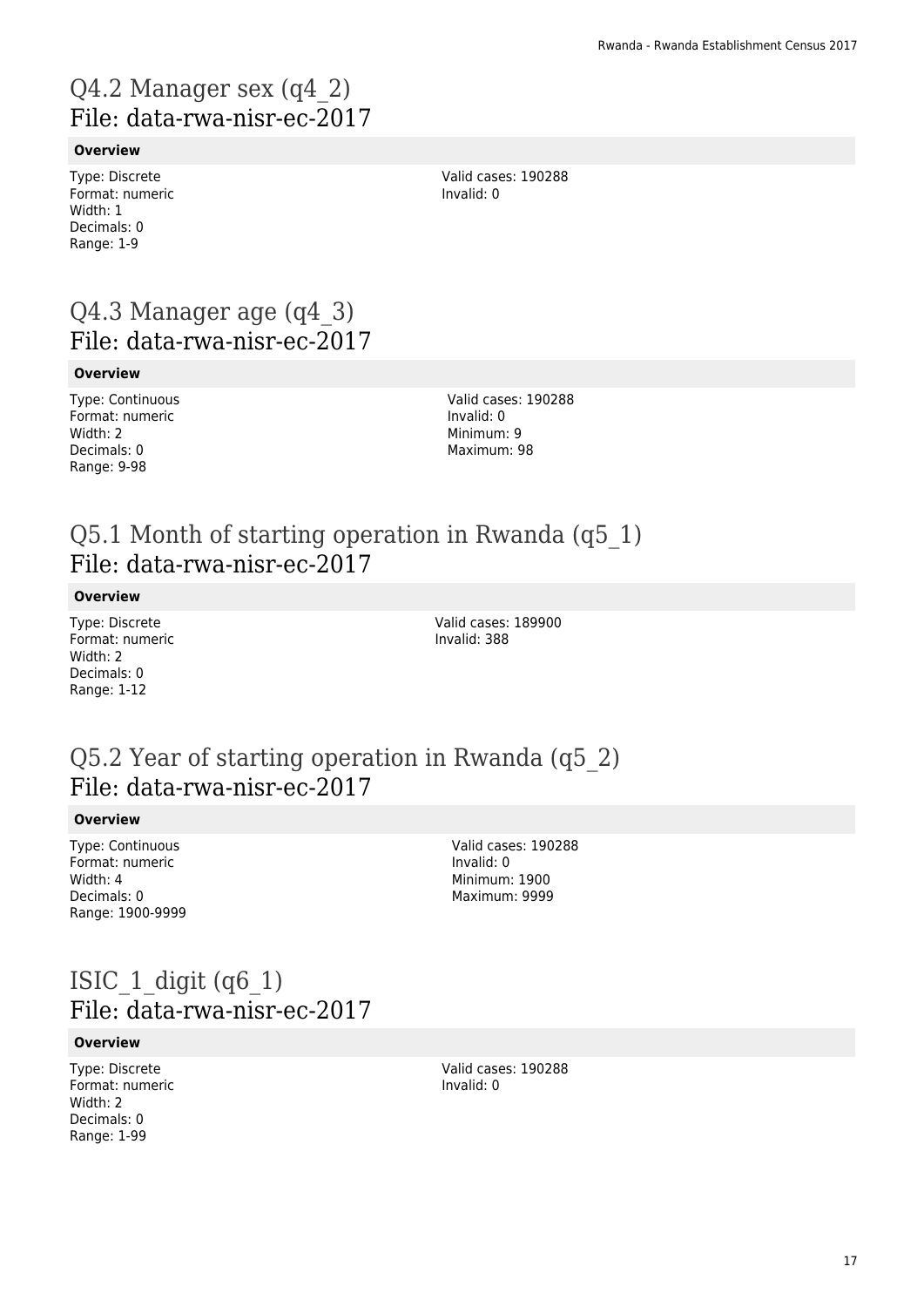# Q7 Institutional sector (q7) File: data-rwa-nisr-ec-2017

#### **Overview**

Type: Discrete Format: numeric Width: 1 Decimals: 0 Range: 1-6

Valid cases: 190288 Invalid: 0

### Q8 Categories of mixed sector (q8) File: data-rwa-nisr-ec-2017

#### **Overview**

Type: Discrete Format: numeric Width: 1 Decimals: 0 Range: 1-2

Valid cases: 3879 Invalid: 186409

### Q9 Nationality of owner (q9) File: data-rwa-nisr-ec-2017

#### **Overview**

Type: Discrete Format: numeric Width: 2 Decimals: 0 Range: 1-91

Valid cases: 190288 Invalid: 0

### Q10 Legal status (q10) File: data-rwa-nisr-ec-2017

#### **Overview**

Type: Discrete Format: numeric Width: 1 Decimals: 0 Range: 1-9

Valid cases: 190288 Invalid: 0

Q11 Is the management of establishment completely separated from the household m (q11) File: data-rwa-nisr-ec-2017

#### **Overview**

Type: Discrete Format: numeric Width: 1 Decimals: 0 Range: 1-2

Valid cases: 175253 Invalid: 15035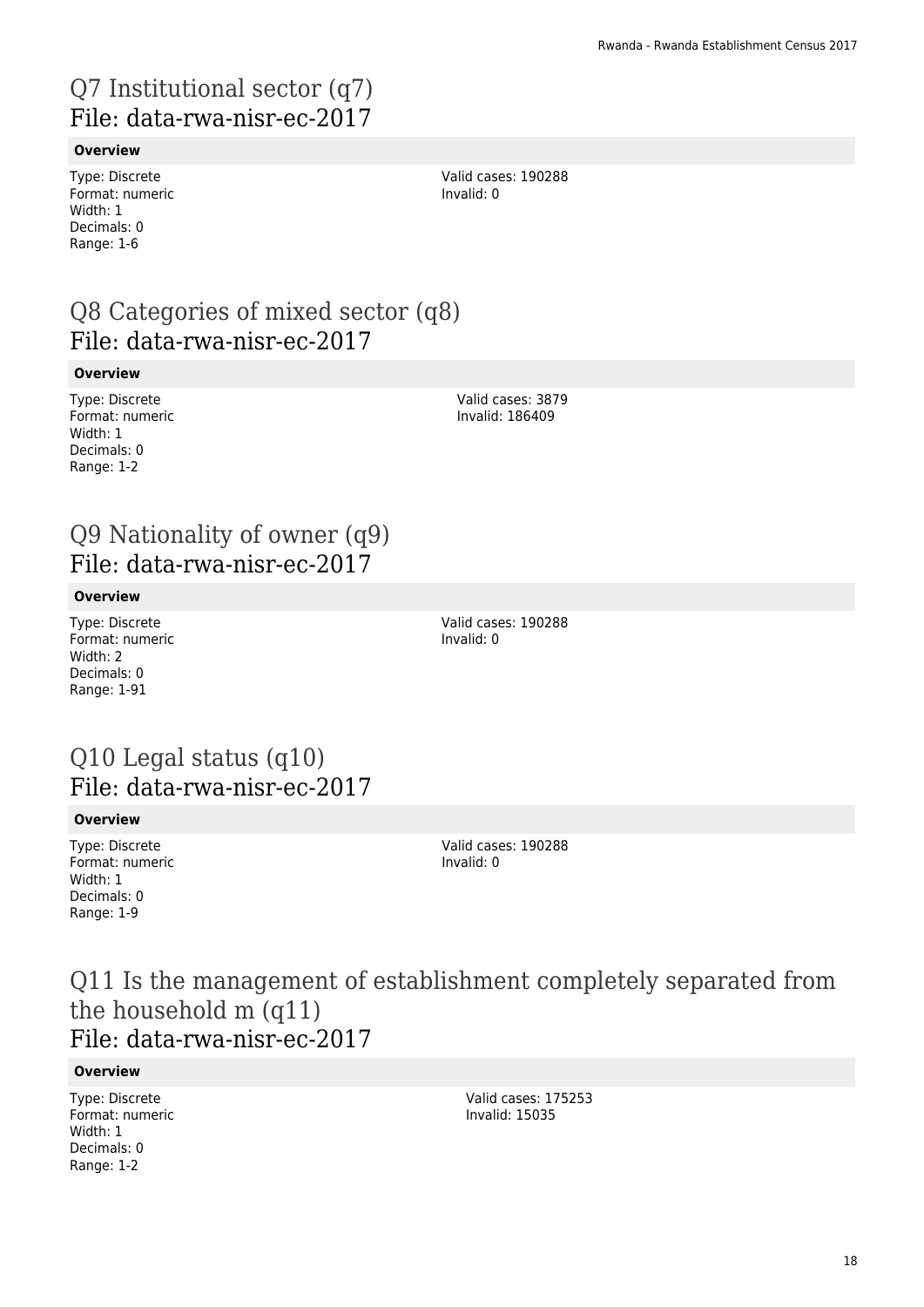### Q12 Is the owner of the establishment its manager? (q12) File: data-rwa-nisr-ec-2017

#### **Overview**

Type: Discrete Format: numeric Width: 1 Decimals: 0 Range: 1-2

Valid cases: 175253 Invalid: 15035

### Q13 Sex of the owner (q13) File: data-rwa-nisr-ec-2017

#### **Overview**

Type: Discrete Format: numeric Width: 1 Decimals: 0 Range: 1-9

Valid cases: 9246 Invalid: 181042

### Q14 Age of the owner (q14) File: data-rwa-nisr-ec-2017

#### **Overview**

Type: Continuous Format: numeric Width: 2 Decimals: 0 Range: 9-99

Valid cases: 9246 Invalid: 181042 Minimum: 9 Maximum: 99 Mean: 38.7 Standard deviation: 11.3

### Q15.1 Does the establishment maintain regular accounts? (q15\_1) File: data-rwa-nisr-ec-2017

#### **Overview**

Type: Discrete Format: numeric Width: 1 Decimals: 0 Range: 1-2

Valid cases: 190288 Invalid: 0

### Q15.2 Which of the following books is used (q15\_2) File: data-rwa-nisr-ec-2017

#### **Overview**

Type: Discrete Format: character Width: 5

Valid cases: 20857 Invalid: 0

Q15 $2A$  Ledgers (q15 $2a$ ) File: data-rwa-nisr-ec-2017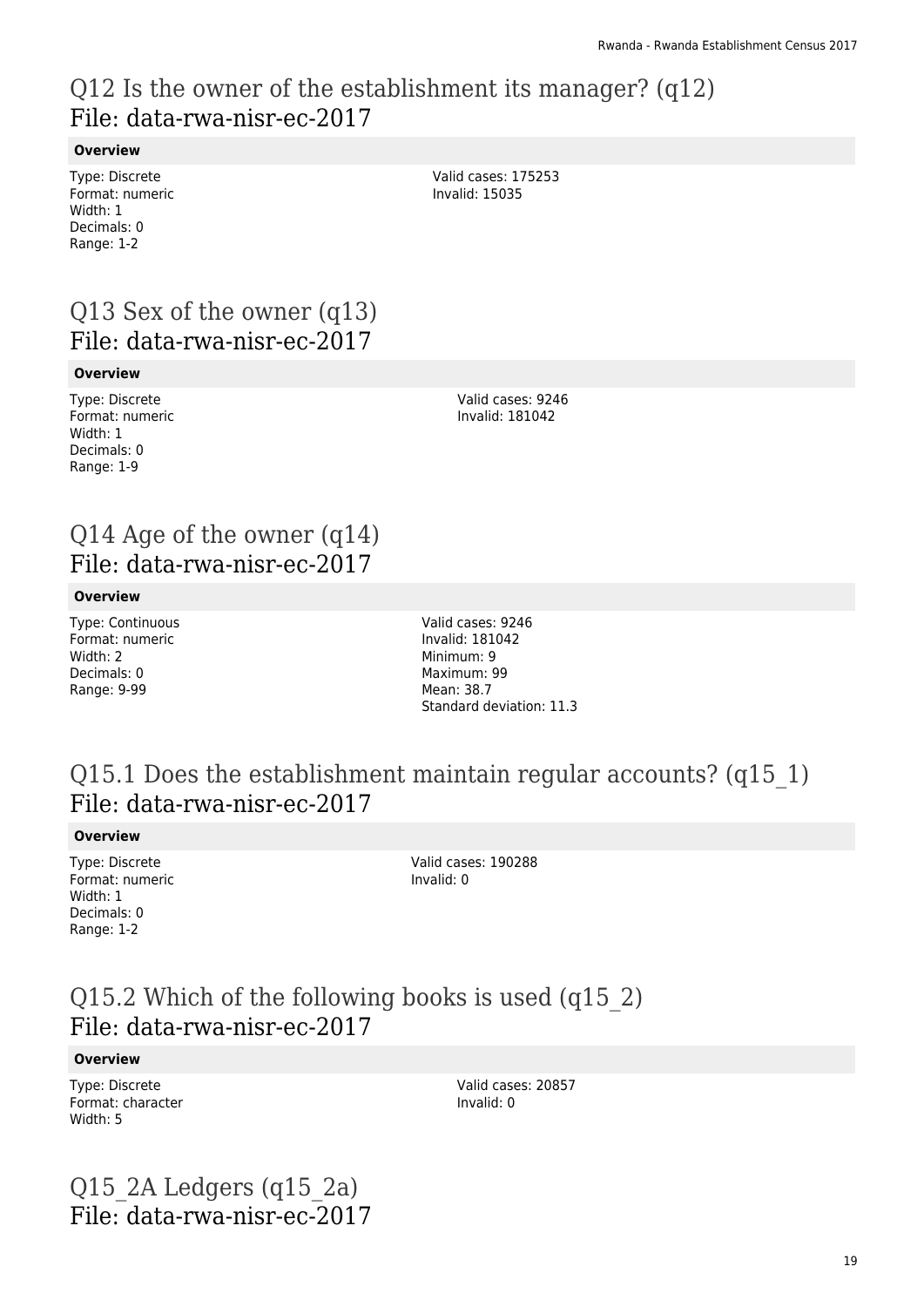# Q15\_2A Ledgers (q15\_2a) File: data-rwa-nisr-ec-2017

#### **Overview**

Type: Discrete Format: numeric Width: 1 Decimals: 0 Range: 0-9

Valid cases: 21194 Invalid: 169094

### Q15 $2B$  Journals (q15 $2b$ ) File: data-rwa-nisr-ec-2017

#### **Overview**

Type: Discrete Format: numeric Width: 1 Decimals: 0 Range: 0-9

Valid cases: 21194 Invalid: 169094

### Q15 2C Balance sheet (q15 2c) File: data-rwa-nisr-ec-2017

#### **Overview**

Type: Discrete Format: numeric Width: 1 Decimals: 0 Range: 0-9

Valid cases: 21194 Invalid: 169094

### Q15\_2D Income statement (Profit and loss account) (q15\_2d) File: data-rwa-nisr-ec-2017

#### **Overview**

Type: Discrete Format: numeric Width: 1 Decimals: 0 Range: 0-9

Valid cases: 21194 Invalid: 169094

### Q15 2E Invoice (q15 2e) File: data-rwa-nisr-ec-2017

#### **Overview**

Type: Discrete Format: numeric Width: 1 Decimals: 0 Range: 0-9

Valid cases: 21194 Invalid: 169094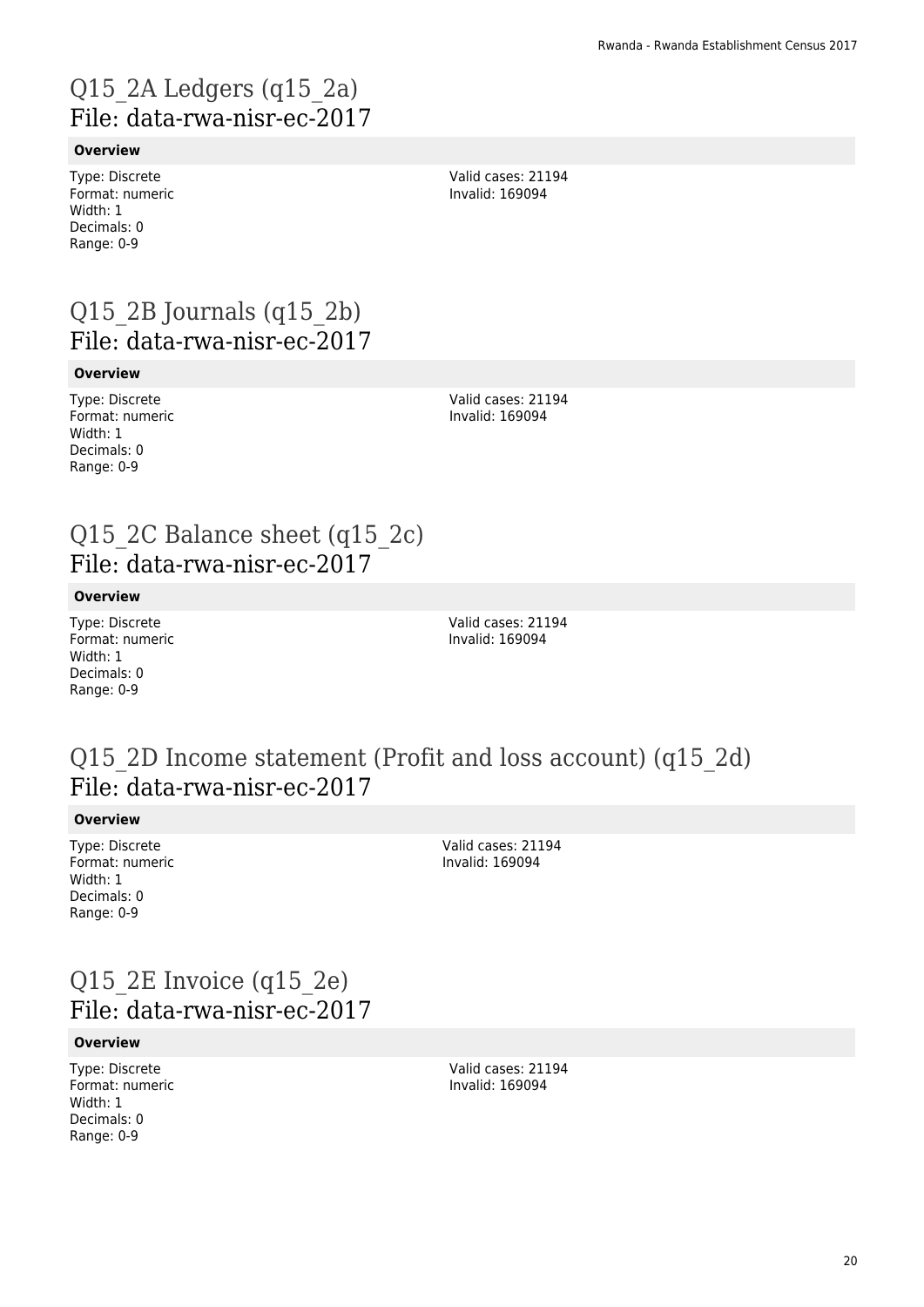# Q16 Establishment type (q16) File: data-rwa-nisr-ec-2017

#### **Overview**

Type: Discrete Format: numeric Width: 1 Decimals: 0 Range: 1-4

Valid cases: 190288 Invalid: 0

### Q17.2 Total number of branches in rwanda including the head office (q17\_2) File: data-rwa-nisr-ec-2017

#### **Overview**

Type: Continuous Format: numeric Width: 3 Decimals: 0 Range: 2-675

Valid cases: 703 Invalid: 189585 Minimum: 2 Maximum: 675 Mean: 7.7 Standard deviation: 28.9

### Q17.3 Total number of working persons in all branches in rwanda including the he (q17\_3) File: data-rwa-nisr-ec-2017

#### **Overview**

Type: Continuous Format: numeric Width: 5 Decimals: 0 Range: 1-15450

Valid cases: 703 Invalid: 189585 Minimum: 1 Maximum: 15450 Mean: 80.3 Standard deviation: 631.4

### Q20. Annual total turnover in 2016 (q20) File: data-rwa-nisr-ec-2017

#### **Overview**

Type: Discrete Format: numeric Width: 1 Decimals: 0 Range: 1-9

Valid cases: 109642 Invalid: 80646

# Q21. Current employed capital (q21) File: data-rwa-nisr-ec-2017

#### **Overview**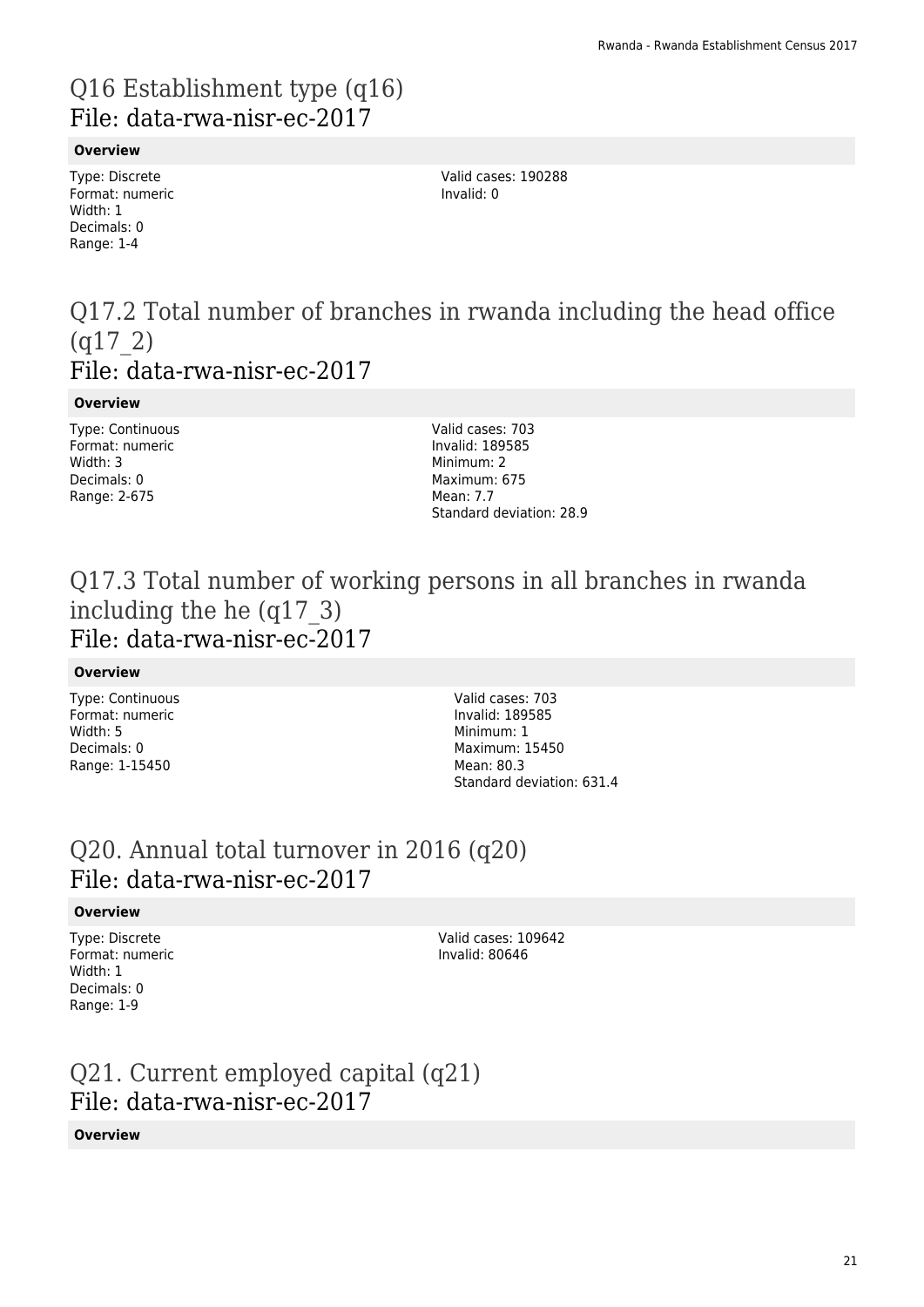### Q21. Current employed capital (q21) File: data-rwa-nisr-ec-2017

Type: Discrete Format: numeric Width: 1 Decimals: 0 Range: 1-9

Valid cases: 190288 Invalid: 0

### Q22. Is the establishment registered in any of the following institutions? (q22) File: data-rwa-nisr-ec-2017

#### **Overview**

Type: Discrete Format: character Width: 10

Q22. Specify other (q22\_other) File: data-rwa-nisr-ec-2017

#### **Overview**

Type: Discrete Format: character Width: 50

### Q22. Specify other (q22\_o0) File: data-rwa-nisr-ec-2017

#### **Overview**

Type: Discrete Format: character Width: 1

### Q22A Sector (q22a) File: data-rwa-nisr-ec-2017

#### **Overview**

Type: Discrete Format: numeric Width: 1 Decimals: 0 Range: 0-1

### Q22B District (q22b) File: data-rwa-nisr-ec-2017

#### **Overview**

Valid cases: 190024 Invalid: 0

Valid cases: 906 Invalid: 0

> Valid cases: 0 Invalid: 0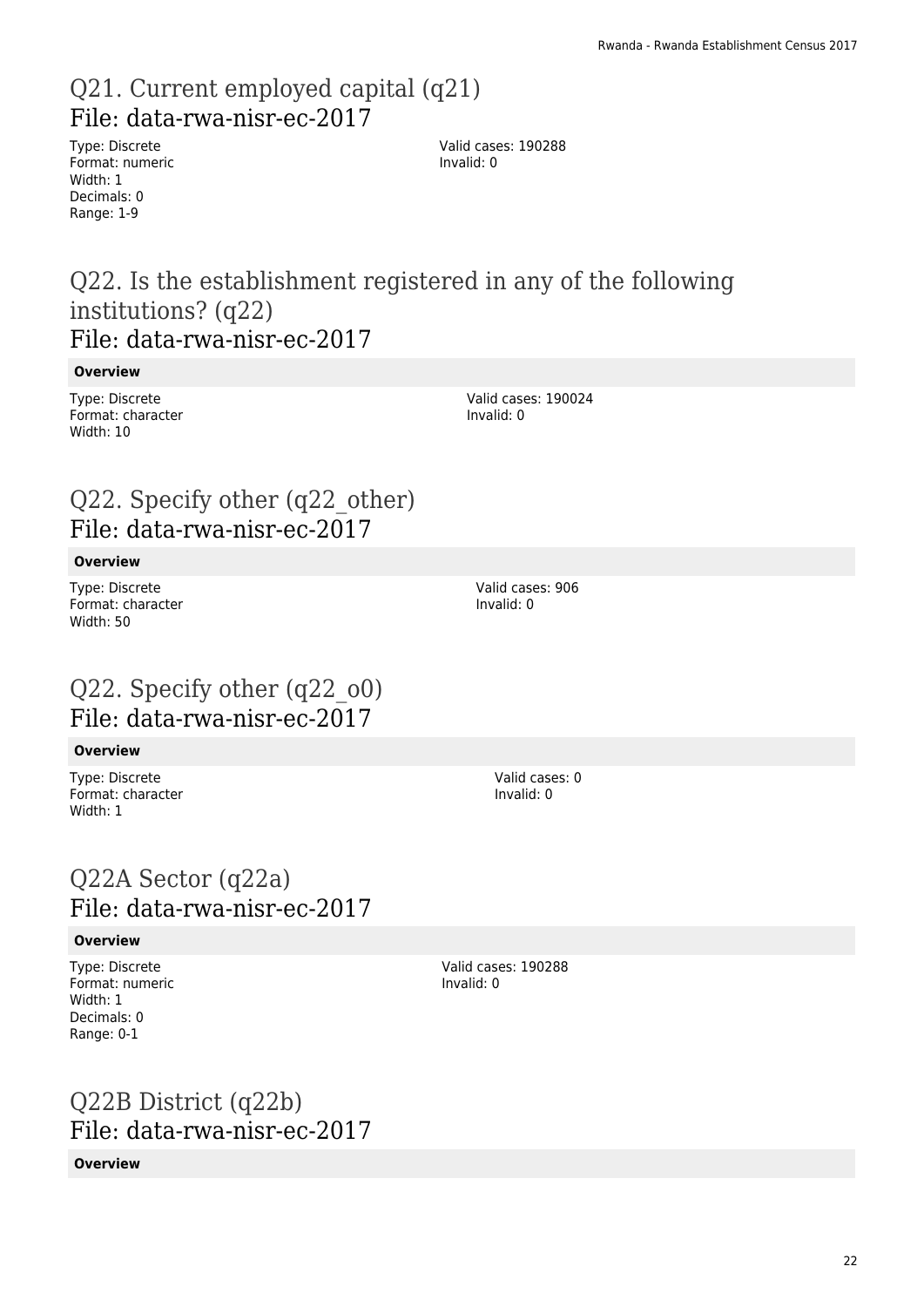# Q22B District (q22b) File: data-rwa-nisr-ec-2017

Type: Discrete Format: numeric Width: 1 Decimals: 0 Range: 0-1

Valid cases: 190288 Invalid: 0

### Q22C Rwanda cooperative Agency (RCA) only Cooperative (q22c) File: data-rwa-nisr-ec-2017

#### **Overview**

Type: Discrete Format: numeric Width: 1 Decimals: 0 Range: 0-1

Valid cases: 190170 Invalid: 118

### Q22D Private sector Federation (PSF) (q22d) File: data-rwa-nisr-ec-2017

#### **Overview**

Type: Discrete Format: numeric Width: 1 Decimals: 0 Range: 0-1

Valid cases: 190170 Invalid: 118

### Q22E Rwanda Governance Board (RGB) only NGO (q22e) File: data-rwa-nisr-ec-2017

#### **Overview**

Type: Discrete Format: numeric Width: 1 Decimals: 0 Range: 0-1

Valid cases: 190170 Invalid: 118

### Q22F Social Security Board (RSSB) (q22f) File: data-rwa-nisr-ec-2017

#### **Overview**

Type: Discrete Format: numeric Width: 1 Decimals: 0 Range: 0-1

Valid cases: 190288 Invalid: 0

Q22G Rwanda Development Board (RDB) (q22g) File: data-rwa-nisr-ec-2017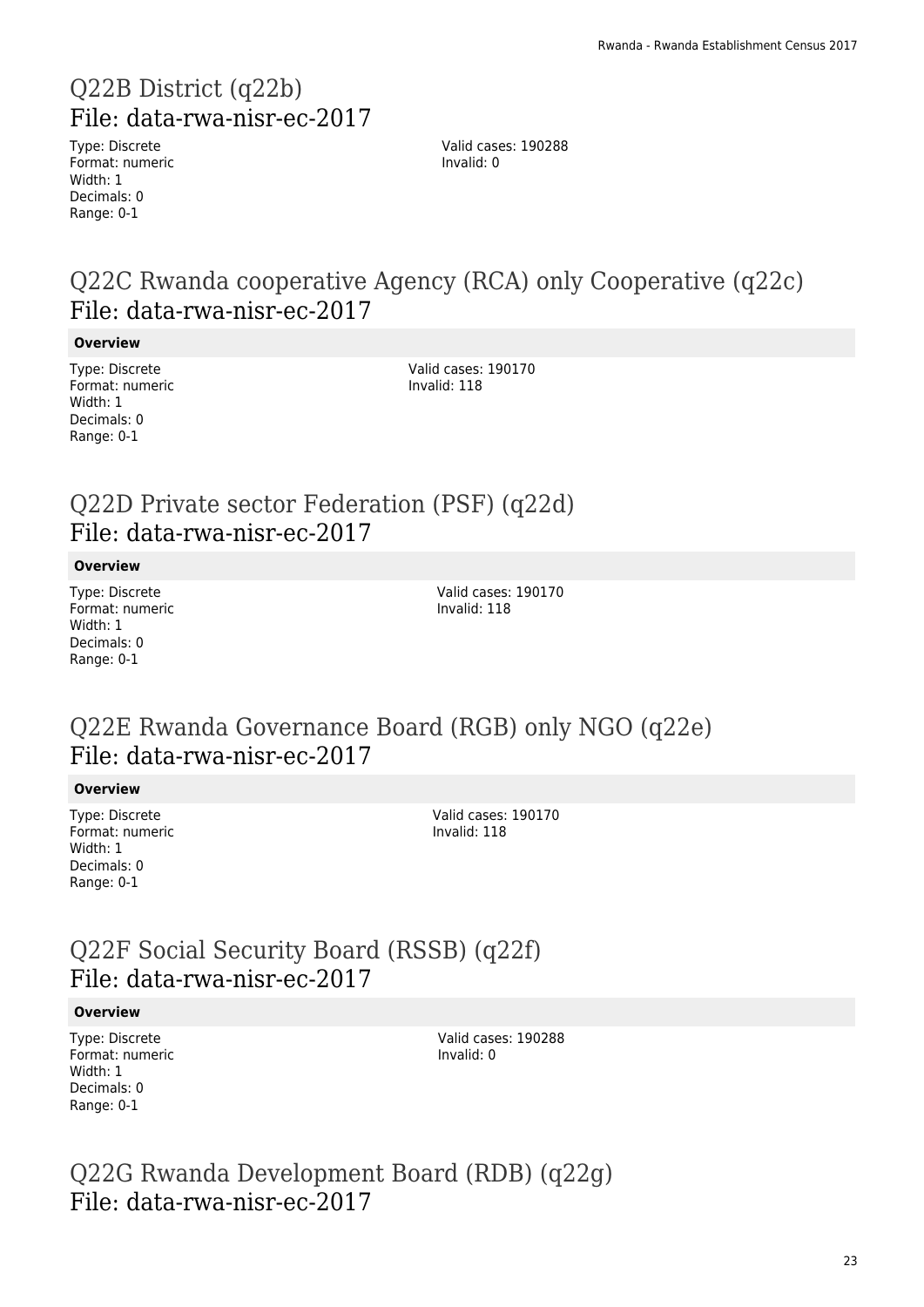### Q22G Rwanda Development Board (RDB) (q22g) File: data-rwa-nisr-ec-2017

#### **Overview**

Type: Discrete Format: numeric Width: 1 Decimals: 0 Range: 0-1

Valid cases: 190288 Invalid: 0

### Q22H Rwanda Revenue Authority (RRA) (q22h) File: data-rwa-nisr-ec-2017

#### **Overview**

Type: Discrete Format: numeric Width: 1 Decimals: 0 Range: 0-1

Valid cases: 190288 Invalid: 0

### Q22I Directorate of Immigration and Emigration (q22i) File: data-rwa-nisr-ec-2017

#### **Overview**

Type: Discrete Format: numeric Width: 1 Decimals: 0 Range: 0-1

Valid cases: 190170 Invalid: 118

### Q22J Other (q22j) File: data-rwa-nisr-ec-2017

#### **Overview**

Type: Discrete Format: numeric Width: 1 Decimals: 0 Range: 0-1

Valid cases: 190170 Invalid: 118

### Q22Z No registration (q22z) File: data-rwa-nisr-ec-2017

#### **Overview**

Type: Discrete Format: numeric Width: 1 Decimals: 0 Range: 0-1

Valid cases: 6 Invalid: 190282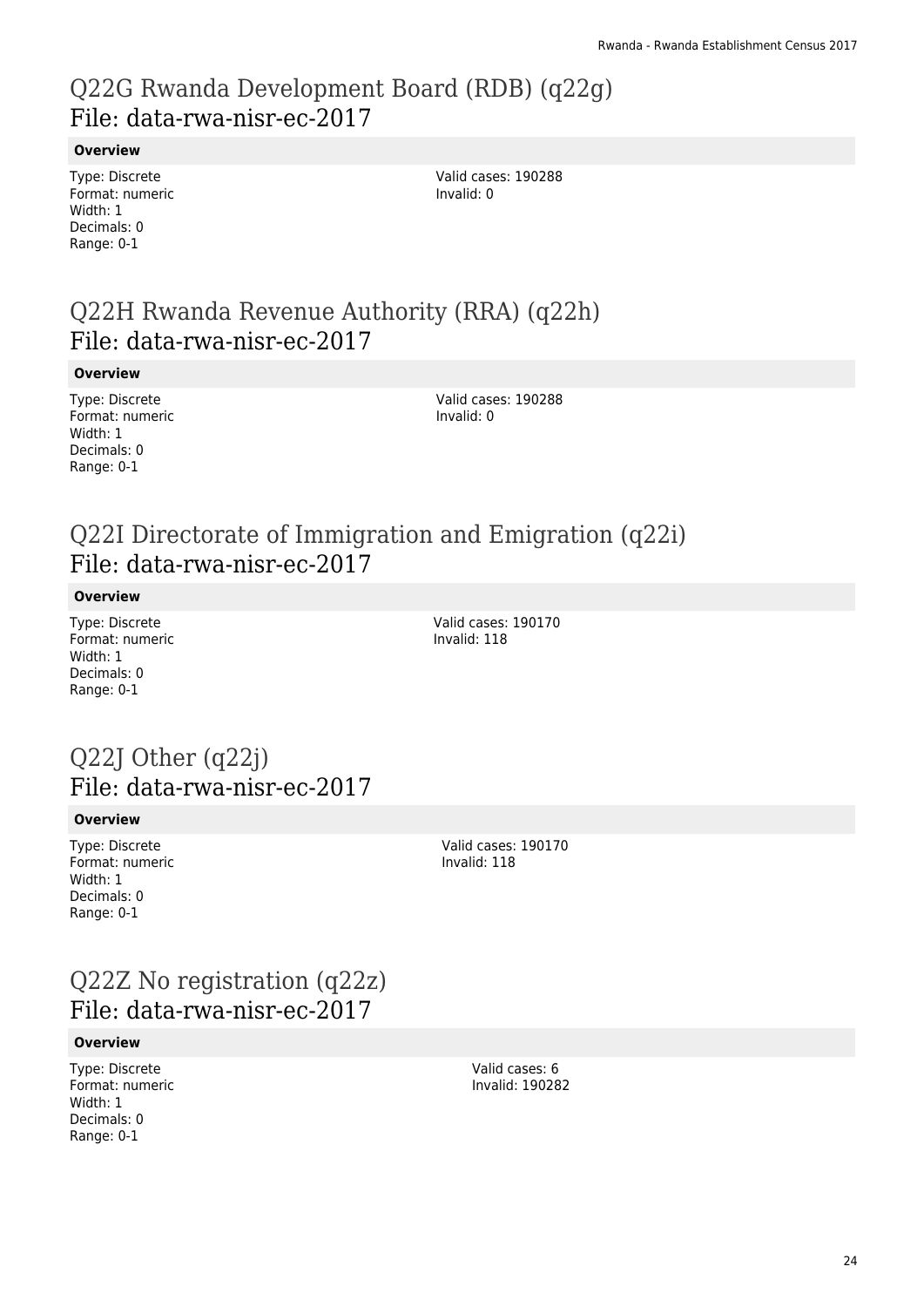### Q23.1 Did you have any transaction of goods with a foreign country during the la (q23\_1) File: data-rwa-nisr-ec-2017

#### **Overview**

Type: Discrete Format: numeric Width: 1 Decimals: 0 Range: 1-9

Valid cases: 190288 Invalid: 0

### Q23.2 Did you have any transaction of services with a foreign country during the (q23\_2) File: data-rwa-nisr-ec-2017

#### **Overview**

Type: Discrete Format: numeric Width: 1 Decimals: 0 Range: 1-9

Valid cases: 190288 Invalid: 0

### Q24. What type of taxes do you pay? (q24) File: data-rwa-nisr-ec-2017

#### **Overview**

Type: Discrete Format: character Width: 8

Valid cases: 190014 Invalid: 0

### Q24A Value Added Tax (VAT) (q24a) File: data-rwa-nisr-ec-2017

#### **Overview**

Type: Discrete Format: numeric Width: 1 Decimals: 0 Range: 0-1

Valid cases: 190288 Invalid: 0

### Q24B TPR/PAYE (q24b) File: data-rwa-nisr-ec-2017

#### **Overview**

Type: Discrete Format: numeric Width: 1 Decimals: 0 Range: 0-1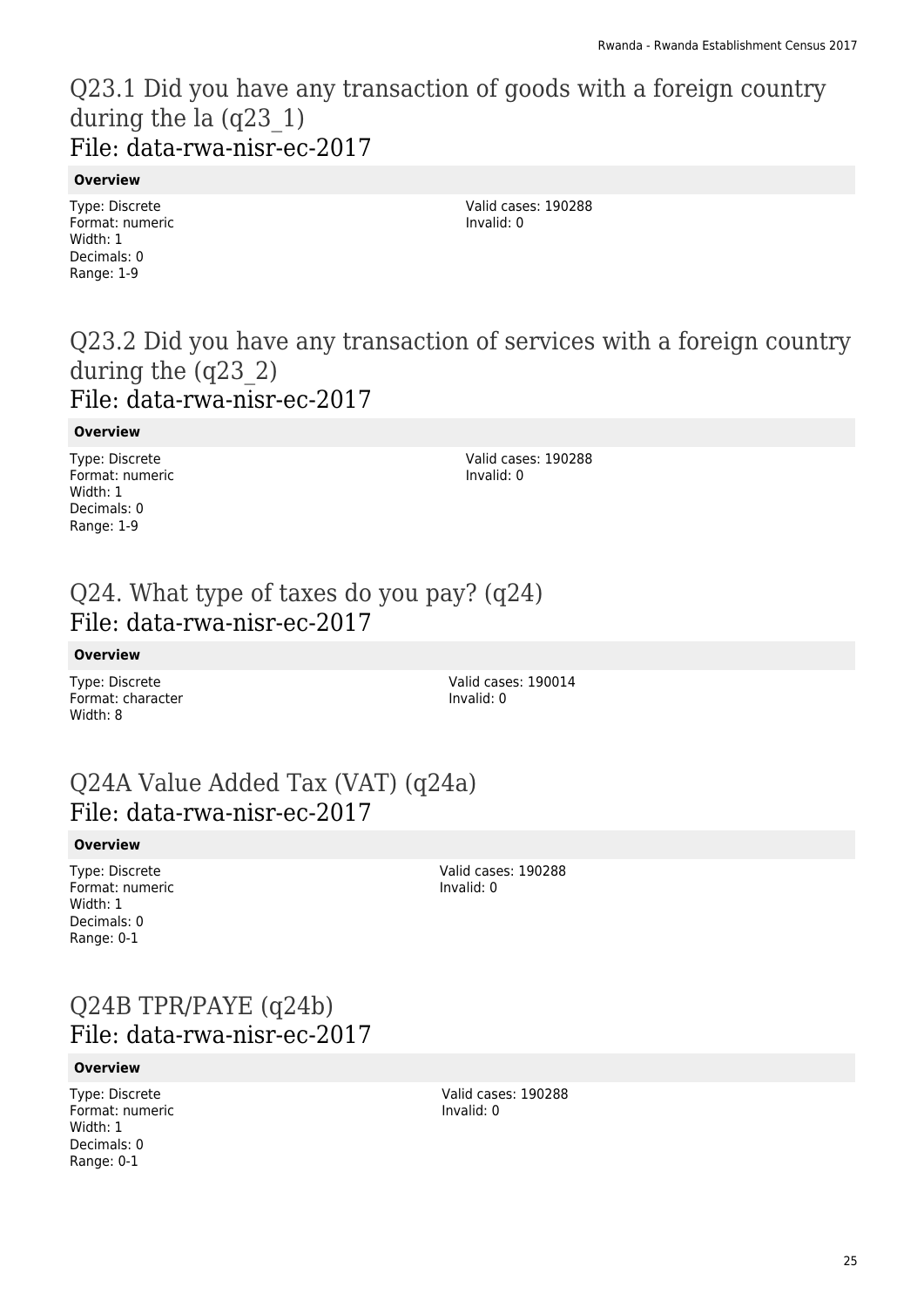# Q24C Income tax (q24c) File: data-rwa-nisr-ec-2017

#### **Overview**

Type: Discrete Format: numeric Width: 1 Decimals: 0 Range: 0-1

Valid cases: 190288 Invalid: 0

### Q24D Excise duties tax (q24d) File: data-rwa-nisr-ec-2017

#### **Overview**

Type: Discrete Format: numeric Width: 1 Decimals: 0 Range: 0-1

Valid cases: 190288 Invalid: 0

### Q24E Import duties tax (q24e) File: data-rwa-nisr-ec-2017

#### **Overview**

Type: Discrete Format: numeric Width: 1 Decimals: 0 Range: 0-1

Valid cases: 190288 Invalid: 0

### Q24F Trading license tax (q24f) File: data-rwa-nisr-ec-2017

#### **Overview**

Type: Discrete Format: numeric Width: 1 Decimals: 0 Range: 0-1

Valid cases: 190288 Invalid: 0

### Q24G Rental income tax (q24g) File: data-rwa-nisr-ec-2017

#### **Overview**

Type: Discrete Format: numeric Width: 1 Decimals: 0 Range: 0-1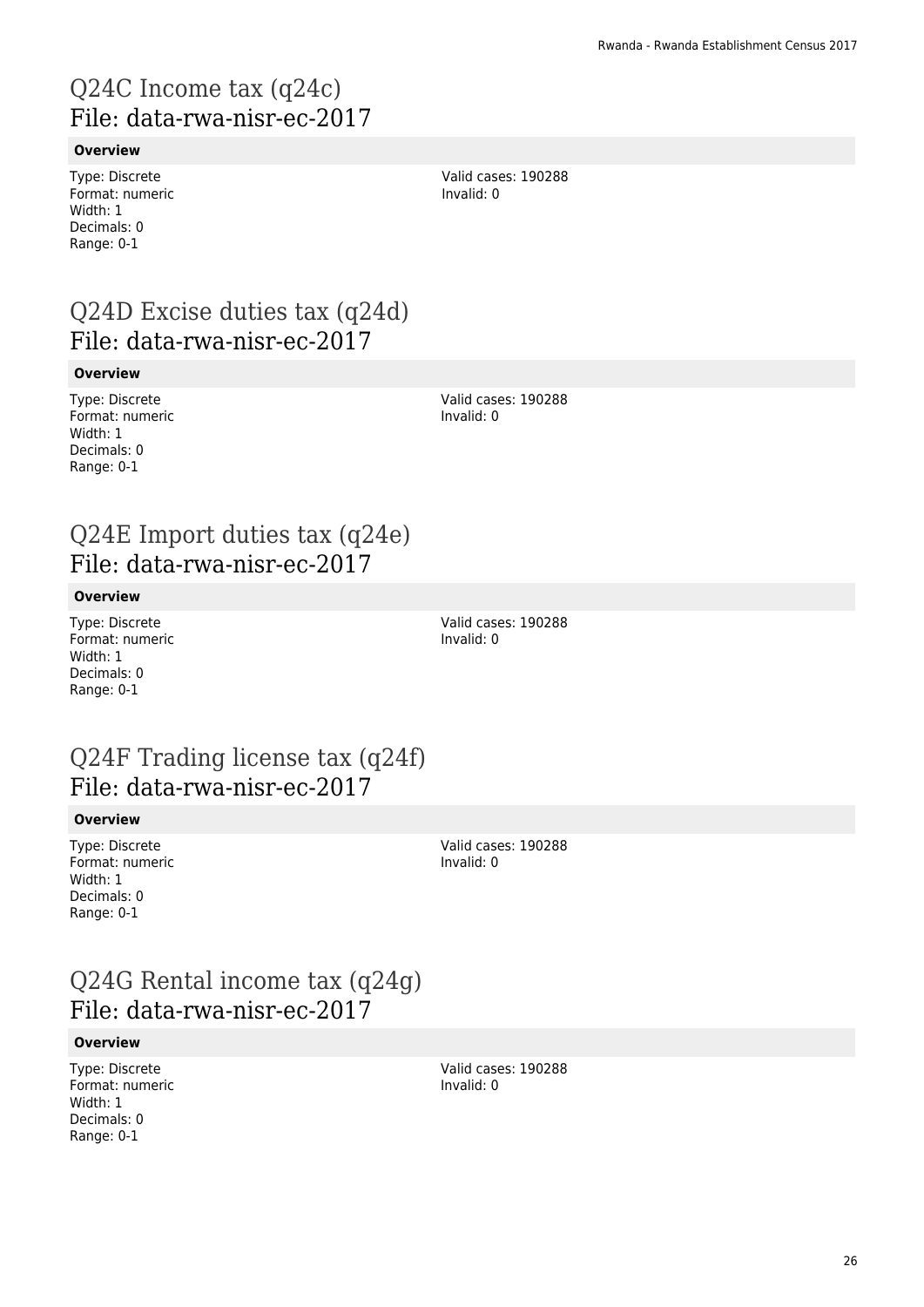# Q24H Flat tax (q24h) File: data-rwa-nisr-ec-2017

#### **Overview**

Type: Discrete Format: numeric Width: 1 Decimals: 0 Range: 0-1

Valid cases: 190288 Invalid: 0

### Q24Z No tax (q24z) File: data-rwa-nisr-ec-2017

#### **Overview**

Type: Discrete Format: numeric Width: 1 Decimals: 0 Range: 0-1

Valid cases: 56250 Invalid: 134038

### Q25. Do you have a tin number (q25) File: data-rwa-nisr-ec-2017

#### **Overview**

Type: Discrete Format: numeric Width: 1 Decimals: 0 Range: 1-2

Valid cases: 190167 Invalid: 121

### Sex of owner (Owner\_sex) File: data-rwa-nisr-ec-2017

#### **Overview**

Type: Discrete Format: numeric Width: 1 Decimals: 0 Range: 1-9

Valid cases: 175253 Invalid: 15035

### Age of owner (Owner\_age) File: data-rwa-nisr-ec-2017

#### **Overview**

Type: Discrete Format: numeric Width: 2 Decimals: 0 Range: 9-99

Valid cases: 175253 Invalid: 15035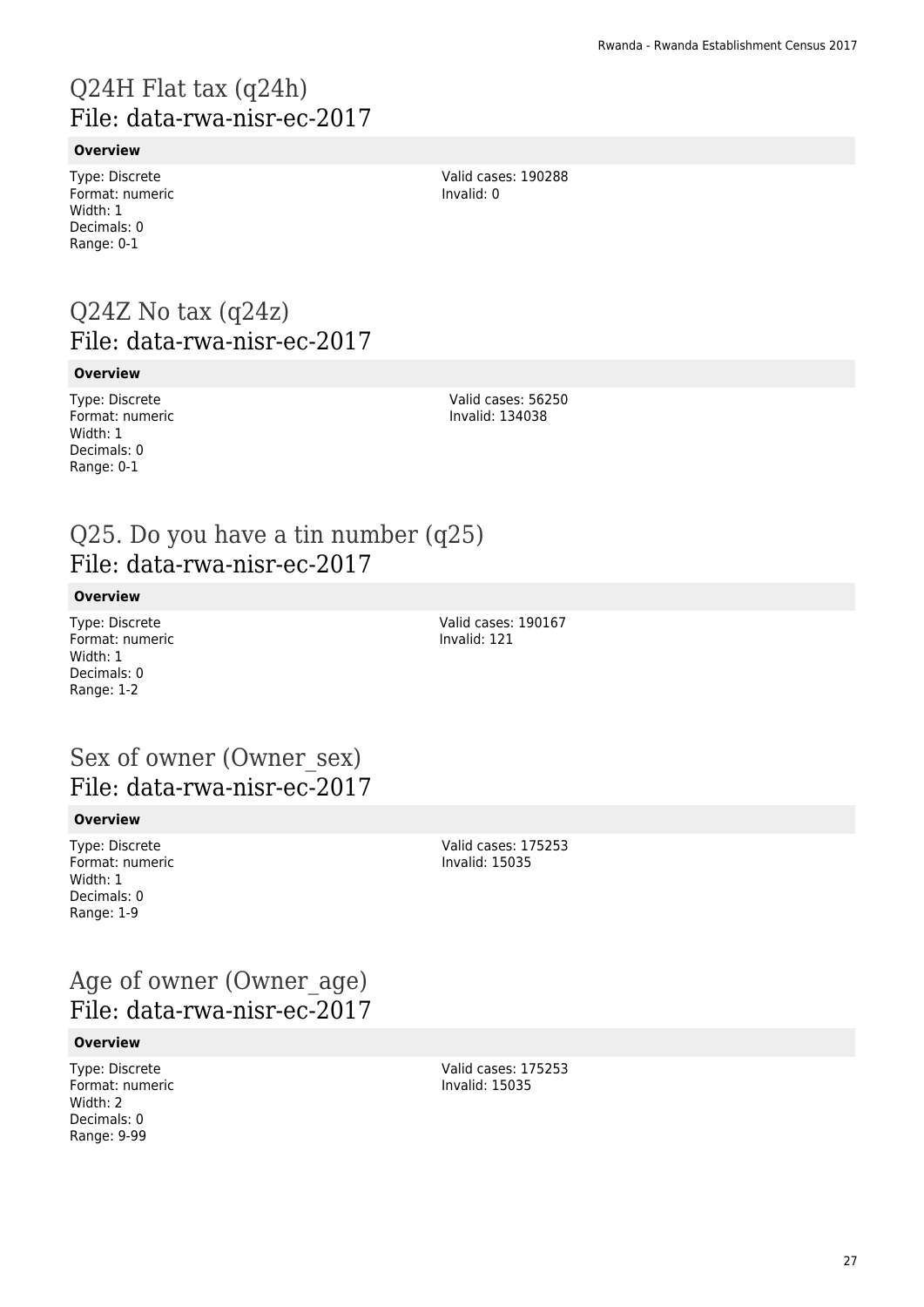### Formal and Informal enterprises (FI) File: data-rwa-nisr-ec-2017

#### **Overview**

Type: Discrete Format: numeric Width: 1 Decimals: 0 Range: 1-2

Valid cases: 180746 Invalid: 9542

### Owner of establishment (owner) File: data-rwa-nisr-ec-2017

#### **Overview**

Type: Discrete Format: numeric Width: 1 Decimals: 0 Range: 1-2

Valid cases: 175291 Invalid: 14997

### Year of starting intervals (start y) File: data-rwa-nisr-ec-2017

#### **Overview**

Type: Discrete Format: numeric Width: 2 Decimals: 0 Range: 1-99

Valid cases: 190288 Invalid: 0

### Enterprise male workers (Male\_worker) File: data-rwa-nisr-ec-2017

#### **Overview**

Type: Continuous Format: numeric Width: 4 Decimals: 0 Range: 0-9613

Valid cases: 186822 Invalid: 3466 Minimum: 0 Maximum: 9613 Mean: 2.1 Standard deviation: 33.4

### Enterprise female workers (Female\_worker) File: data-rwa-nisr-ec-2017

#### **Overview**

Type: Continuous Format: numeric Width: 4 Decimals: 0 Range: 0-5837

Valid cases: 186822 Invalid: 3466 Minimum: 0 Maximum: 5837  $M$ ean: 1.2 Standard deviation: 17.5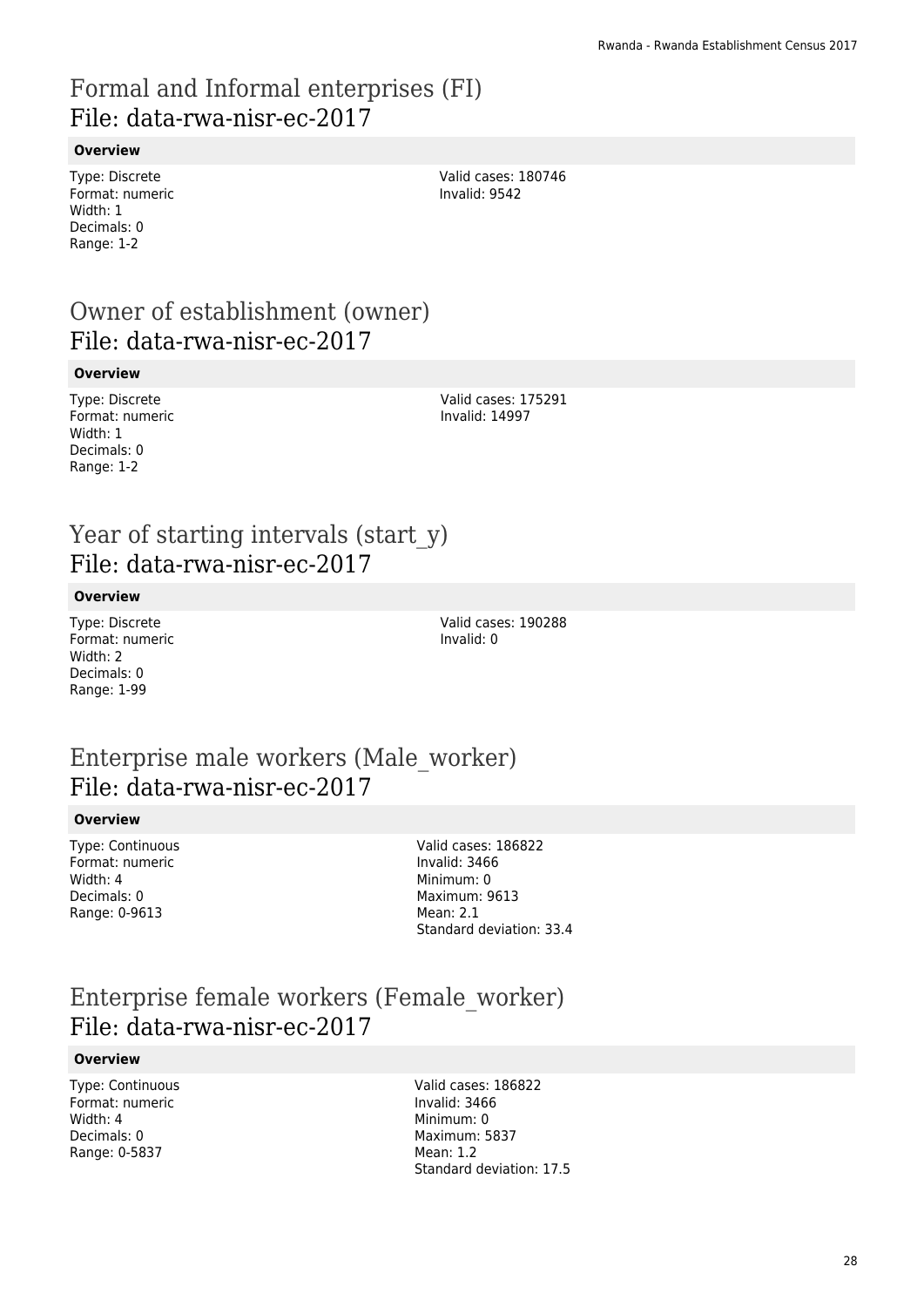### Enterprise total workers (Total\_workers) File: data-rwa-nisr-ec-2017

#### **Overview**

Type: Continuous Format: numeric Width: 5 Decimals: 0 Range: 1-15450

Valid cases: 186822 Invalid: 3466 Minimum: 1 Maximum: 15450 Mean: 3.3 Standard deviation: 49

### Enterprise Foreign male workers (Foreign\_male) File: data-rwa-nisr-ec-2017

#### **Overview**

Type: Continuous Format: numeric Width: 3 Decimals: 0 Range: 0-113

Valid cases: 186822 Invalid: 3466 Minimum: 0 Maximum: 113 Mean: 0 Standard deviation: 0.7

### Enterprise Rwandan workers (Rwandan\_workers) File: data-rwa-nisr-ec-2017

#### **Overview**

Type: Continuous Format: numeric Width: 5 Decimals: 0 Range: 0-15006

Valid cases: 186822 Invalid: 3466 Minimum: 0 Maximum: 15006 Mean: 3.2 Standard deviation: 48

### Enterprise Rwandan male workers (Rwandan\_male) File: data-rwa-nisr-ec-2017

#### **Overview**

Type: Continuous Format: numeric Width: 4 Decimals: 0 Range: 0-9245

Valid cases: 186822 Invalid: 3466 Minimum: 0 Maximum: 9245 Mean: 2 Standard deviation: 32.5

### Enterprise Foreigner workers (Foregner\_workers) File: data-rwa-nisr-ec-2017

#### **Overview**

Type: Continuous Format: numeric Width: 3 Decimals: 0 Range: 0-444

Valid cases: 186822 Invalid: 3466 Minimum: 0 Maximum: 444 Mean: 0.1 Standard deviation: 1.5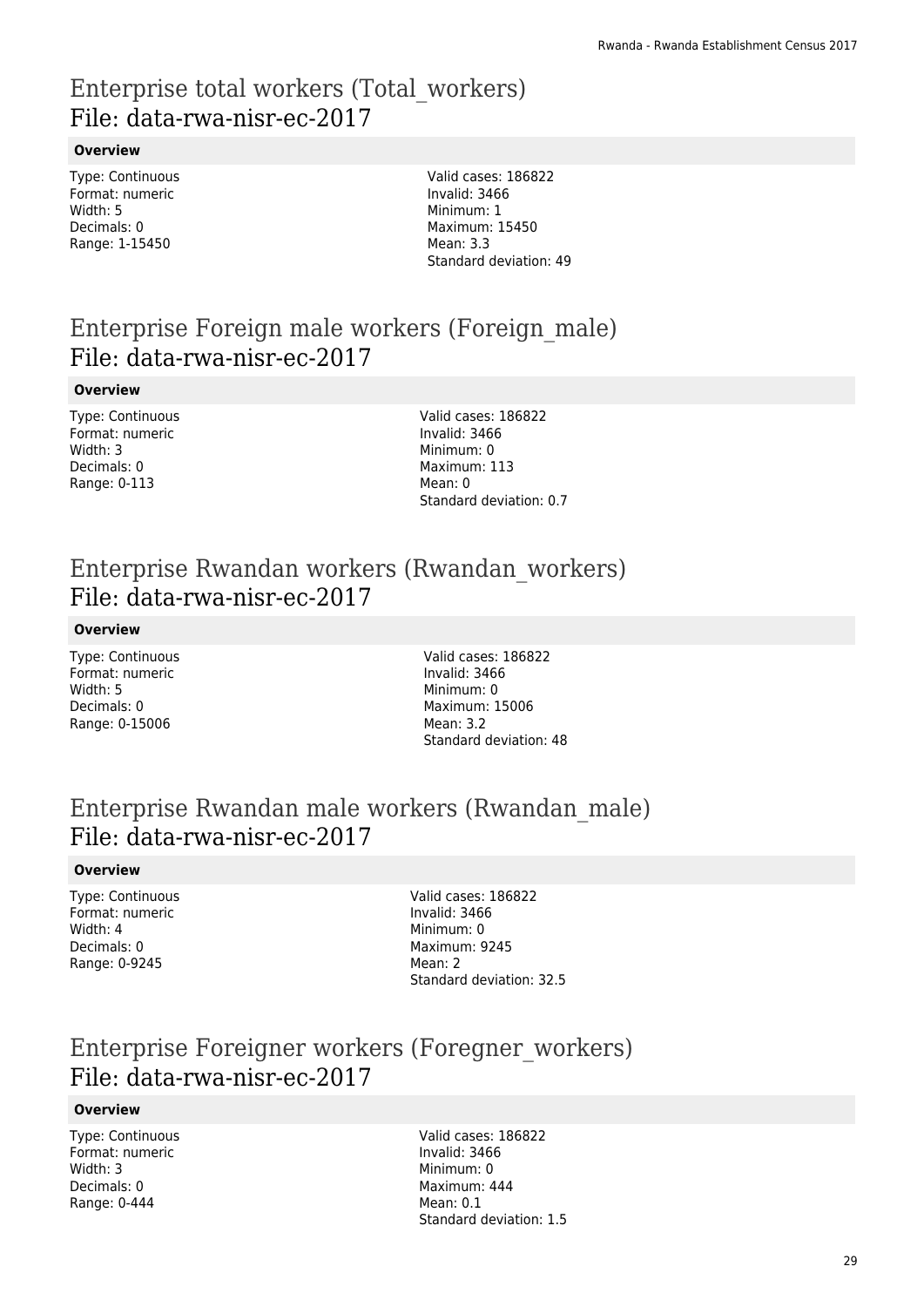### Enterprise Rwandan female workers (Rwandan\_female) File: data-rwa-nisr-ec-2017

#### **Overview**

Type: Continuous Format: numeric Width: 4 Decimals: 0 Range: 0-5761

Valid cases: 186822 Invalid: 3466 Minimum: 0 Maximum: 5761 Mean: 1.2 Standard deviation: 17.4

### Enterprise foreign female workers (Foreign\_female) File: data-rwa-nisr-ec-2017

#### **Overview**

Type: Continuous Format: numeric Width: 3 Decimals: 0 Range: 0-444

Valid cases: 186822 Invalid: 3466 Minimum: 0 Maximum: 444 Mean: 0 Standard deviation: 1.2

### Size based on number of workers at enterprise level (size2) File: data-rwa-nisr-ec-2017

#### **Overview**

Type: Discrete Format: numeric Width: 4 Decimals: 0 Range: 1-9999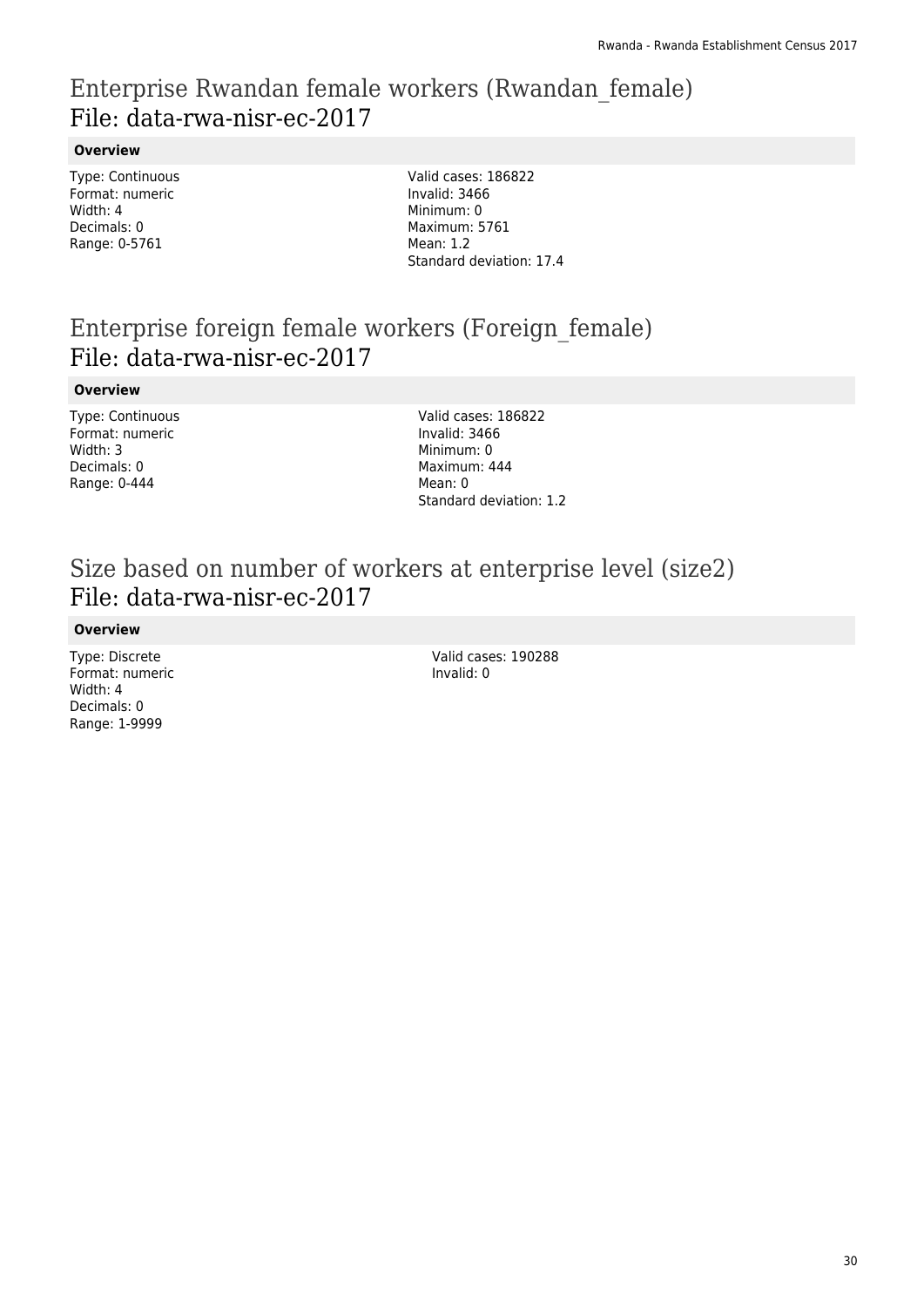# **Documentation**

### **Questionnaires**

### **Establishment Census Questionnaire 2017 (English)**

| Title             | Establishment Census Questionnaire 2017 (English)                                       |
|-------------------|-----------------------------------------------------------------------------------------|
| Author(s)         | <b>NISR</b>                                                                             |
| Country           | Rwanda                                                                                  |
| Language          | English                                                                                 |
| Publisher(s) NISR |                                                                                         |
|                   | Description This is the questionnaire for Establishment census 2017 in English language |
| Filename          | g-rwa-nisr-ec-2017-eng.docx                                                             |

### **Establishment Census 2017 Questionnaire(Kinyarwanda)**

| Title             | Establishment Census 2017 Questionnaire (Kinyarwanda)                              |
|-------------------|------------------------------------------------------------------------------------|
| Author(s)         | <b>NISR</b>                                                                        |
| Country           | Rwanda                                                                             |
|                   | Language Kinyarwanda                                                               |
| Publisher(s) NISR |                                                                                    |
|                   | Description This is the questionnaire for Establishment Census 2017 in Kinyarwanda |
| Filename          | q-rwa-nisr-ec-2017-Kiny.docx                                                       |

### **Reports**

### **Rwanda Establishment Census Report 2017**

| Title        | Rwanda Establishment Census Report 2017                       |
|--------------|---------------------------------------------------------------|
| Author(s)    | The National Institute of Statistics of Rwanda (NISR)         |
| Date         | 2018-06-01                                                    |
| Country      | Rwanda                                                        |
| Language     | English                                                       |
| Publisher(s) | <b>NISR</b>                                                   |
| Description  | This is the report of findings from Establishment Census 2017 |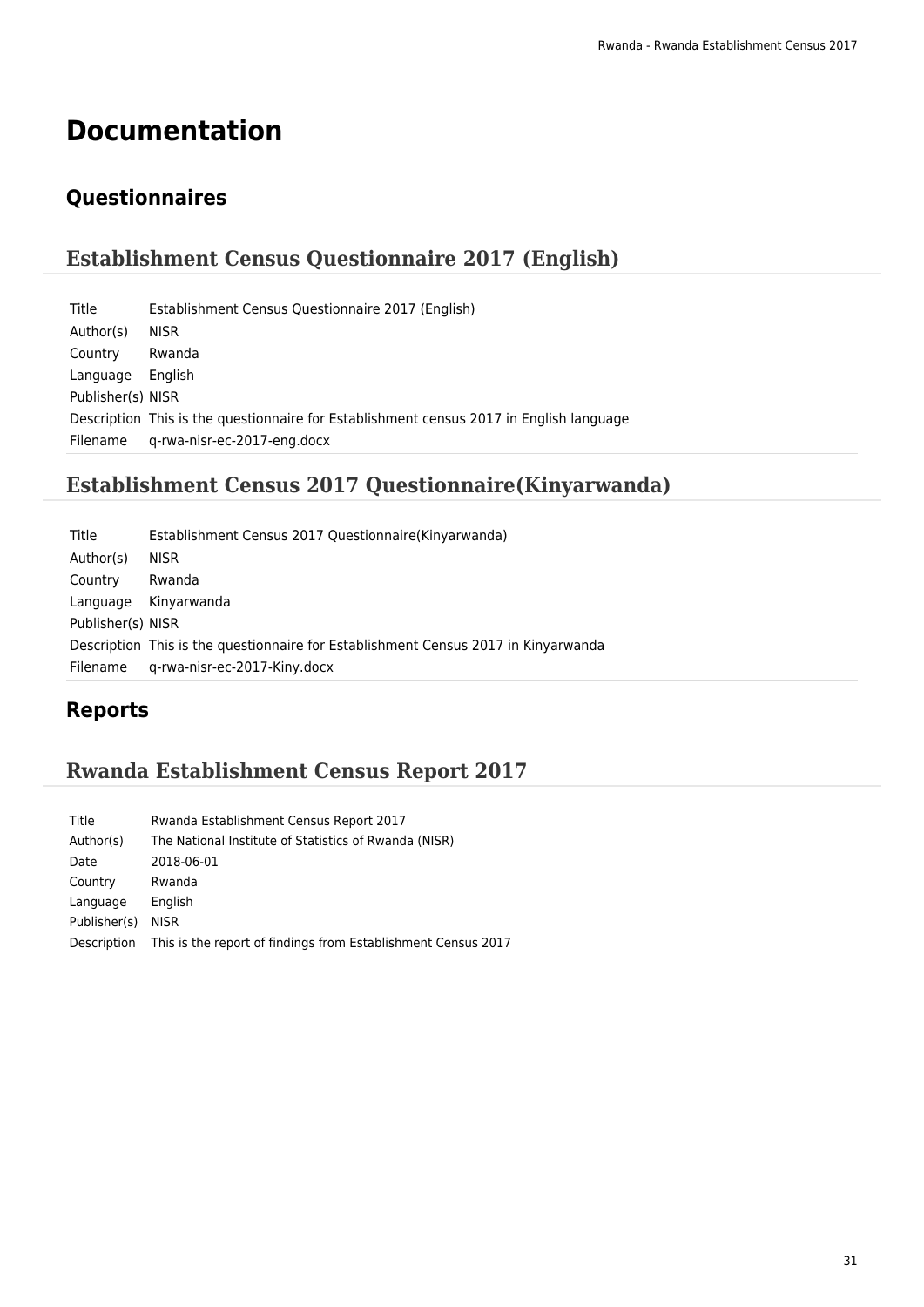|          | Table of Content<br>Foreword                                                                                                                                                            |
|----------|-----------------------------------------------------------------------------------------------------------------------------------------------------------------------------------------|
|          | Ш                                                                                                                                                                                       |
|          | List of tables                                                                                                                                                                          |
|          | List of figures                                                                                                                                                                         |
|          |                                                                                                                                                                                         |
|          | ÌХ.<br>CHAPTER ONE: OVERVIEW AND KEY CONCEPTS OF THE 2017 ESTABLISHMENT CENSUS  1                                                                                                       |
|          |                                                                                                                                                                                         |
|          |                                                                                                                                                                                         |
|          |                                                                                                                                                                                         |
|          |                                                                                                                                                                                         |
|          |                                                                                                                                                                                         |
|          |                                                                                                                                                                                         |
|          |                                                                                                                                                                                         |
|          |                                                                                                                                                                                         |
|          |                                                                                                                                                                                         |
|          | 2.1.2. Change in Establishments and Enterprises between 2014 and 2017 by Establishment type  8                                                                                          |
|          | 2.1.4. Spatial distribution of Establishments and change between 2014-2017                                                                                                              |
|          |                                                                                                                                                                                         |
|          |                                                                                                                                                                                         |
|          |                                                                                                                                                                                         |
|          |                                                                                                                                                                                         |
| Table of |                                                                                                                                                                                         |
| contents | 2.4.1. Changes of the number of establishments from 2014 to 2017 according to economic activity  23<br>2.4.2. Changes of the number of establishments from 2014 to 2017 by District  25 |
|          |                                                                                                                                                                                         |
|          | 2.4.4. Change in employment opportunities from 2014 to 2017 by economic activities.  27                                                                                                 |
|          | 3.1. Criteria for classification of enterprises into formal/informal sectors on the basis of the                                                                                        |
|          |                                                                                                                                                                                         |
|          |                                                                                                                                                                                         |
|          | 3.3.1. Prevalence of Formal/Informal enterprises according to Institutional Sector  32                                                                                                  |
|          | 3.3.3. Distribution of formal and informal enterprises according to Economic Activity  34                                                                                               |
|          | 3.3.4. Distribution of Formal/Informal enterprises according to urban/rural residence  36                                                                                               |
|          | 3.3.5 Distribution of formal and informal enterprises by District and by province  37<br>3.3.6. Distribution of formal and informal enterprises by year of starting operations  40      |
|          | 3.3.7 Prevalence of formal and informal enterprises by year of starting operations  40                                                                                                  |
|          | 3.3.8. Distribution of formal and informal enterprises in private and public partnership by level capital employed<br>41                                                                |
|          | 3.3.8 Distribution of formal/Informal enterprises in private and public private partnership which started operations in or                                                              |
|          | before 2016 by the category of<br>reported turnover in 2016.                                                                                                                            |
|          |                                                                                                                                                                                         |
|          | 3.3.10. Distribution of workers by District and by formal and informal status  44                                                                                                       |
|          |                                                                                                                                                                                         |
|          |                                                                                                                                                                                         |
|          |                                                                                                                                                                                         |
|          | 50<br><b>ANNEX</b>                                                                                                                                                                      |
|          |                                                                                                                                                                                         |
|          |                                                                                                                                                                                         |
|          |                                                                                                                                                                                         |
|          |                                                                                                                                                                                         |
| Filename | Annex E: Persons who contributed to the implementation of the third establishment census 103<br>rwa-nisr-ec-2017-report-eng.pdf                                                         |
|          |                                                                                                                                                                                         |